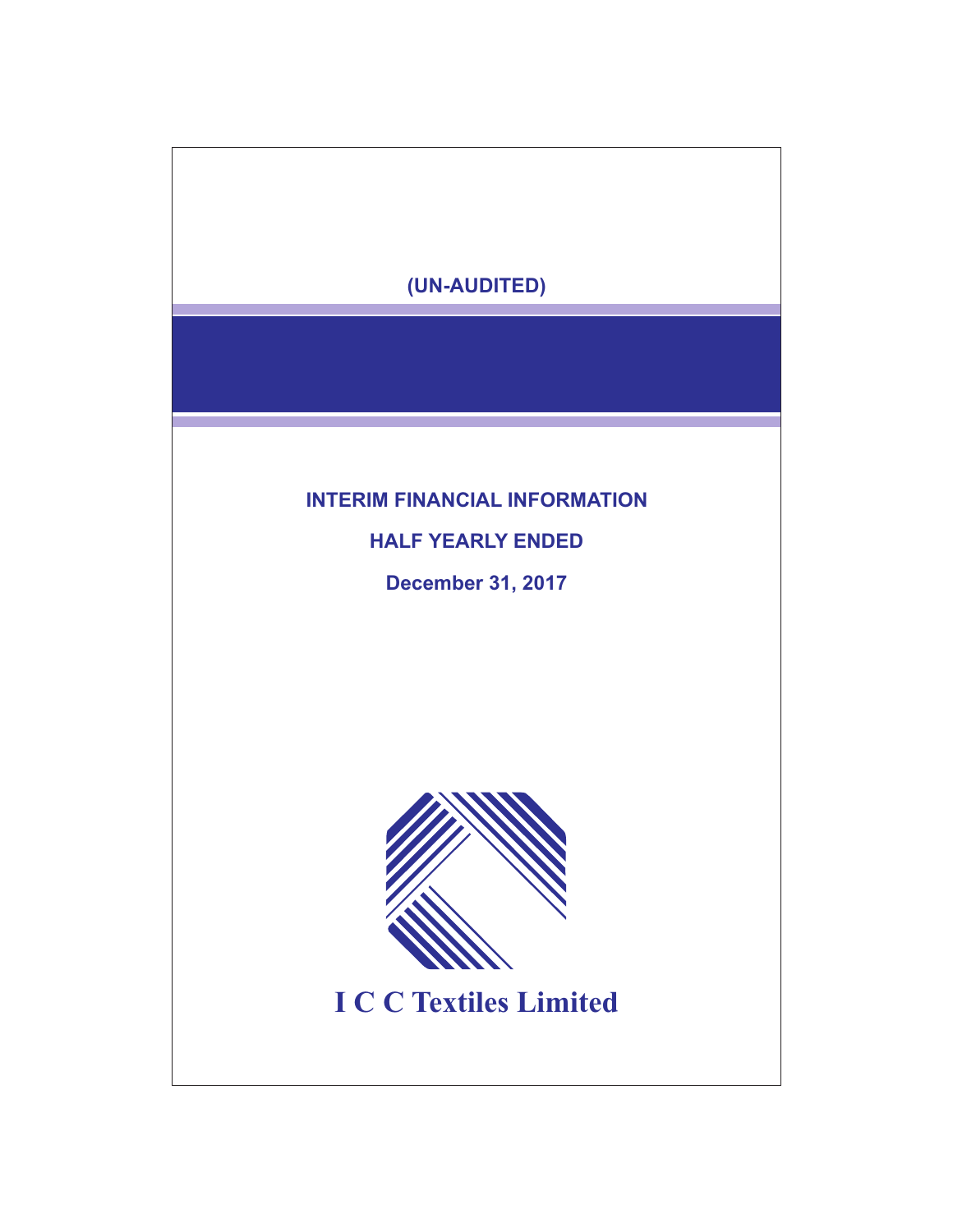# **DIRECTORS' REPORT TO THE MEMBERS**

On behalf of the Board of Directors, I hereby present the interim financial information of the company for the half year ended on December 31, 2017.

The company earned a profit after tax amounting to Rs. 13.126 million on revenue of Rs. 4.229 million comprising rental income as against after tax loss of Rs. 38.586 million against sale of fabric of Rs. 17.506 million in the corresponding period resulting in earning per share of Rs. 0.44 (Jul-Dec 2016 Rs. 1.29 loss per share ). Reason for reduced revenue is the disposal of substantial quantity of the machinery comprising of all air-jet looms alongwith associated back process & allied equipment and 23 sulzer cam looms which were disposed off during the year ended on June 30, 2017, as per our plan to consolidate company's position by repaying bank borrowings through sale of inefficient / obsolete machinery and sponsors funds injection, and to rent out vacant premises to generate revenue.

Without qualifying conclusion, in their report to members, the auditors have drawn attention to note 1.2 to the interim financial information. Considering continuous support from sponsors / directors, the management's commitment and plan drawn up by the management elaborated in the cited note, we are of the view that there are no significant doubts about the company's ability to continue as a going concern. Therefore, this interim information has been prepared on going concern basis.

The bank borrowing had been substantially reduced from Rs. 473.596 million as of March 31, 2015 to Rs. 55.216 million as of Dec 31, 2017.

Considering the negative textile sentiments coupled with depressed fabric demand, high cost of doing business, exceptionally high electricity and RLNG prices, the shareholders of the company, in EOGM held on Dec 04, 2017 have decided to dispose off the balance Sulzer looms with accessories, equipment and parts and to focus on renting out precious vacant factory building and / or open land to generate revenue. In February 2017, the Company had started renting out vacant factory buildings to generate cash flow. By February 2018, rental agreements of approximately 190,000 square feet area of company's premises having an annual rental potential of Rs. 45.6 million have been executed. However, as our huge textile infrastructure is still intact, we may decide to invest in the new textile weaving technology in future. During the period the Company's textiles operations were discontinued, accordingly profit and loss account of the discontinued operations has been separately prepared and included in the above cited results.

As always, our dedicated work force deserves appreciation for good work.

For and on behalf of the Board of Directors

Lahore: **JAVAID S. SIDDIQI**

Dated: March 01, 2018 Chief Executive Officer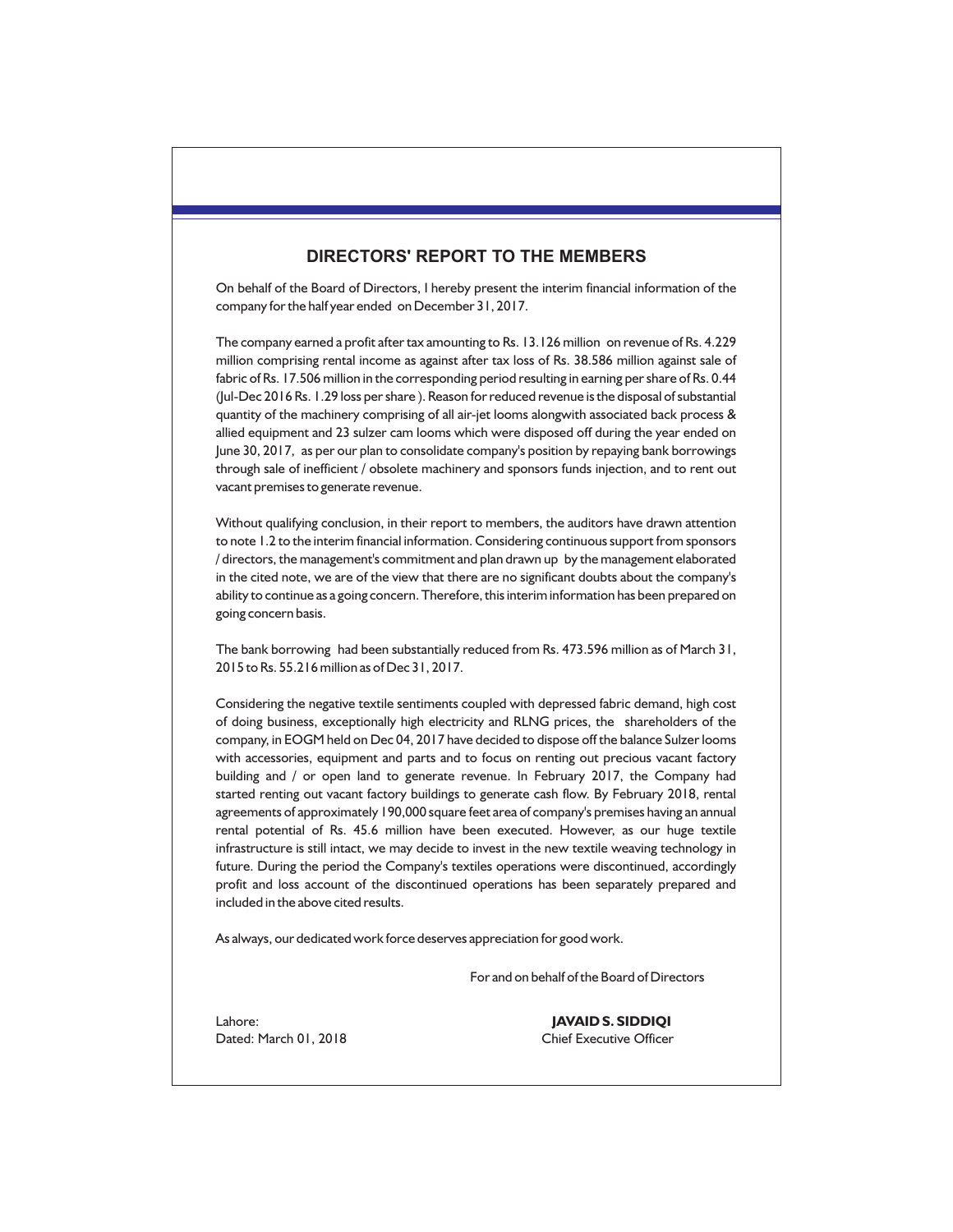## **AUDITOR'S REPORT TO THE MEMBERS ON REVIEW OF CONDENSED INTERIM FINANCIAL INFORMATION**

#### **Introduction**

We have reviewed the accompanying condensed interim balance sheet of **ICC Textiles Limited** as at **December 31, 2017** and the related condensed interim profit and loss account, condensed interim statement of comprehensive income, condensed interim statement of cash flows, condensed interim statement of changes in equity together with the notes forming part thereof for the half year then ended (here-in-after referred to as the "condensed interim financial information"). Management is responsible for the preparation and presentation of this condensed interim financial information in accordance with approved accounting standards as applicable in Pakistan for interim financial reporting. Our responsibility is to express a conclusion on this condensed interim financial information based on our review. The figures of condensed interim profit and loss account and condensed interim statement of comprehensive income for the quarters ended December 31, 2017 and 2016 have not been reviewed as we are required to review only the cumulative figures for the half year ended December 31, 2017.

#### **Scope of Review**

We conducted our review in accordance with International Standard on Review Engagement 2410, "Review of Interim Financial Information Performed by the Independent Auditor of the Entity". A review of interim financial information consists of making inquiries, primarily of persons responsible for financial and accounting matters, and applying analytical and other review procedures. A review is substantially less in scope than an audit conducted in accordance with International Standards on Auditing and consequently does not enable us to obtain assurance that we would become aware of all significant matters that might be identified in an audit. Accordingly, we do not express an audit opinion.

#### **Conclusion**

Based on our review, nothing has come to our attention that causes us to believe that the accompanying condensed interim financial information as of and for the half year ended December 31, 2017 is not prepared, in all material respects, in accordance with approved accounting standards as applicable in Pakistan for interim financial reporting.

#### **Emphasis of Matter**

Material Uncertainty Regarding Continuation as a Going Concern

Without qualifying our conclusion, we draw attention to note 1.2 in the condensed interim financial information, which indicates that there is an inherent uncertainty about the Company's ability to generate sufficient cash flows from operations to meet its future obligations. This condition, along with other matters set forth in Note 1.2, indicate that a material uncertainty exist that may cast significant doubt on the Company's ability to continue as a going concern. Our review conclusion is not modified in respect of this matter.

# **GRANT THORNTON ANJUM RAHMAN CHARTERED ACCOUNTANTS**

Engagement Partner: Muhammad Shaukat Naseeb Lahore Dated: March 01, 2018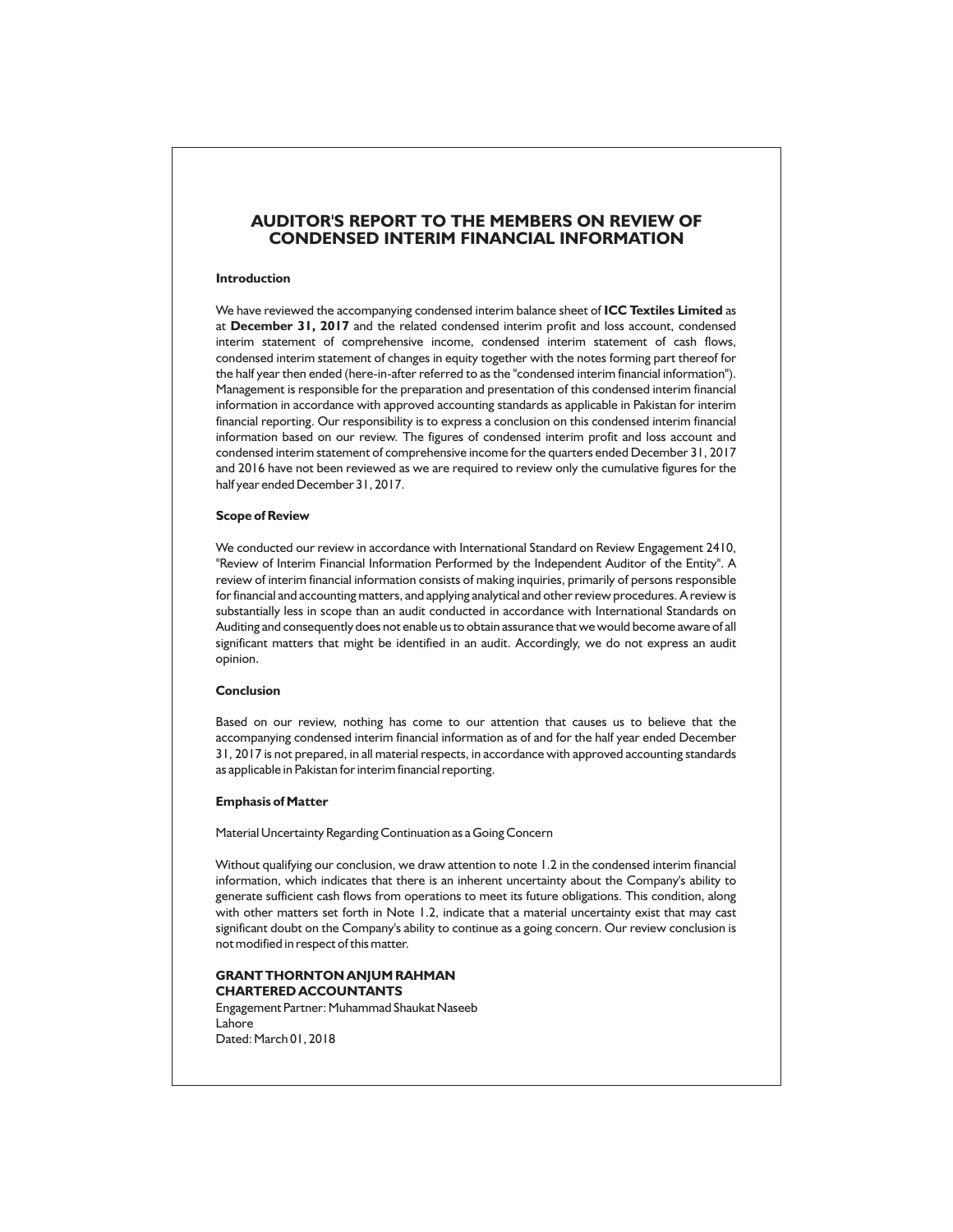| <b>CONDENSED INTERIM BALANCE SHEET</b>                                                                |             |                                |                                |
|-------------------------------------------------------------------------------------------------------|-------------|--------------------------------|--------------------------------|
| AS AT DECEMBER 31, 2017                                                                               |             | <b>Un-audited</b>              | <b>Audited</b>                 |
|                                                                                                       | <b>Note</b> | Dec. 31, 2017<br><b>Rupees</b> | June 30, 2017<br><b>Rupees</b> |
| <b>EQUITY AND LIABILITIES</b>                                                                         |             |                                |                                |
| <b>SHARE CAPITAL AND RESERVES</b><br>Authorized share capital                                         |             |                                |                                |
| 32,000,000 (June 2017:32,000,000)<br>shares of Rs. 10 each                                            |             | 320,000,000                    | 320,000,000                    |
|                                                                                                       |             | 300,011,200                    | 300,011,200                    |
| Issued, subscribed and paid-up share capital<br><b>Accumulated loss</b>                               |             | (756, 775, 235)                | (787, 599, 476)                |
|                                                                                                       |             | (456, 764, 035)                | (487, 588, 276)                |
| <b>SURPLUS ON REVALUATION OF</b>                                                                      |             |                                |                                |
| <b>OPERATING FIXED ASSETS</b>                                                                         | 6           | 583,129,540                    | 603,715,735                    |
| <b>NON CURRENT LIABILITIES</b>                                                                        |             |                                |                                |
| Long term financing from directors<br>Long term financing from commercial banks                       | 7<br>8      | 517,642,729                    | 501,588,618                    |
| Deferred liabilities                                                                                  | 9           | 99,525,201                     | 112,787,495                    |
| <b>CURRENT LIABILITIES</b>                                                                            |             | 617,167,930                    | 614, 376, 113                  |
| Trade and other payables                                                                              |             | 94.458.244                     | 106,354,396                    |
| <b>Security deposits</b><br>Accrued interest / mark-up                                                |             | 7,853,730<br>39,142,987        | 7,853,730<br>25,923,989        |
| Short term borrowings                                                                                 |             | 3,958,544                      | 4,331,979                      |
| Current portion of long term financing                                                                | 8           | 52,931,836                     | 65,288,898                     |
|                                                                                                       |             | 198,345,341                    | 209,752,992                    |
| <b>TOTAL EQUITY AND LIABILITIES</b>                                                                   |             | 941,878,775                    | 940,256,564                    |
| <b>ASSETS</b>                                                                                         |             |                                |                                |
| <b>NON CURRENT ASSETS</b>                                                                             |             |                                |                                |
| Property, plant and equipment<br><b>Investment property</b>                                           | 10<br>п     | 14,570,398<br>802,269,885      | 242, 182, 764<br>620,349,770   |
| Long term loans and advances                                                                          |             | 167,000                        | 209,000                        |
| Long term deposits                                                                                    |             | 1,629,034                      | 1,629,034                      |
|                                                                                                       |             | 818,636,317                    | 864,370,568                    |
| <b>CURRENT ASSETS</b>                                                                                 |             |                                |                                |
| Stores, spares and loose tools<br>Stock in trade                                                      |             | 15,543,923<br>1,035,767        | 15,801,172<br>1,035,767        |
| <b>Trade debts</b>                                                                                    |             | 191,342                        | 127.448                        |
| Loans and advances                                                                                    |             | 464,873                        | 429,907                        |
| Short term prepayments and other receivables<br>Tax refunds due from Government                       |             | 1,272,446                      | 1,345,669<br>40,000,826        |
| Cash and bank balances                                                                                | $12 \,$     | 37,819,770<br>10,272,548       | 455,207                        |
|                                                                                                       |             | 66,600,669                     | 59,195,996                     |
| Non - current assets classified as held for sale                                                      | 13          | 56,641,789                     | 16,690,000                     |
| <b>TOTAL ASSETS</b>                                                                                   |             | 941,878,775                    | 940,256,564                    |
| <b>CONTINGENCIES AND COMMITMENTS</b>                                                                  | 14          |                                |                                |
| The annexed notes from 1 to 24 form an integral part of this condensed interim financial information. |             |                                |                                |

 $\Gamma$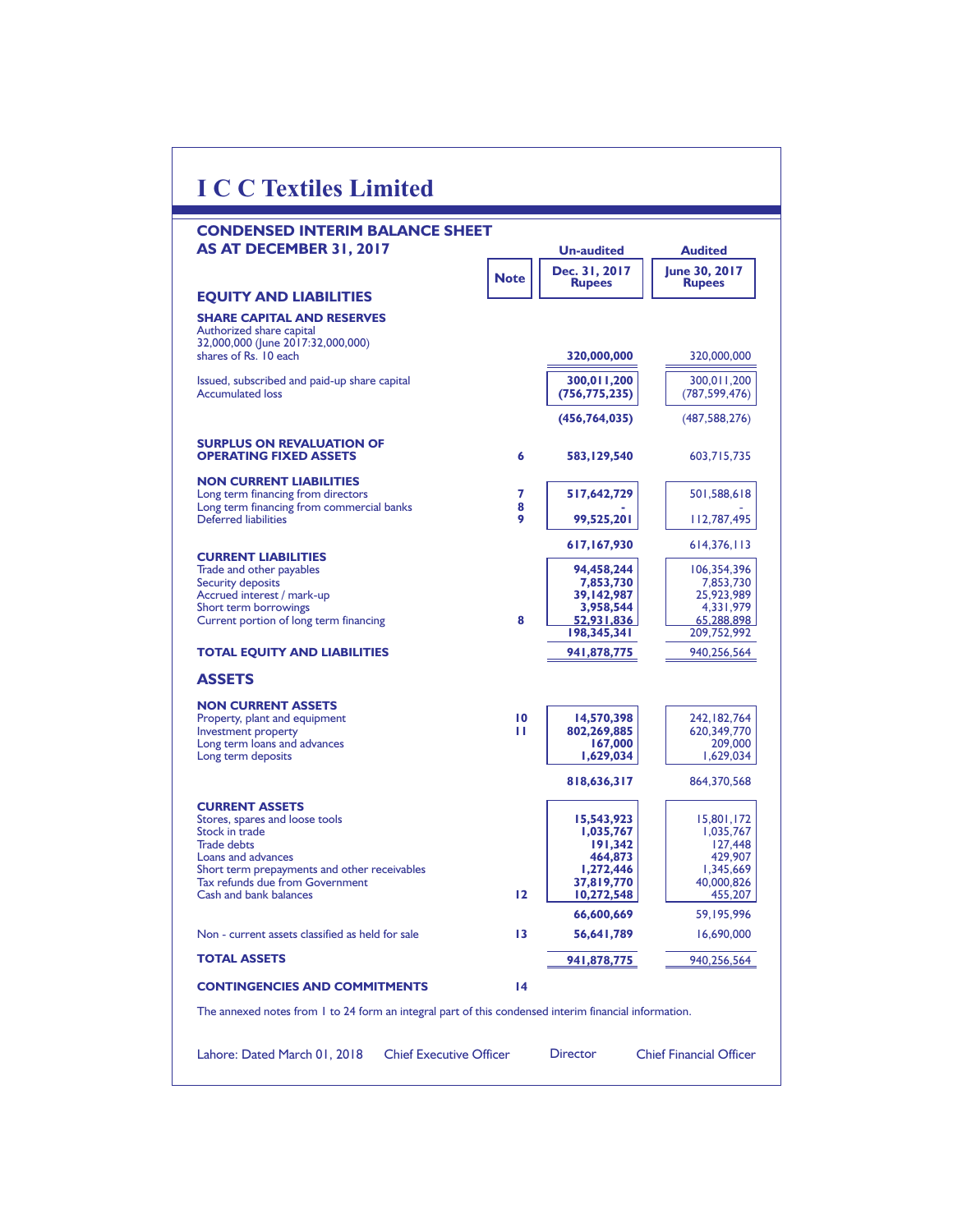## **CONDENSED INTERIM PROFIT AND LOSS ACCOUNT FOR THE HALF YEAR ENDED DECEMBER 31, 2017 (UN-AUDITED)**

|                                                                                                                 |             |                                 | <b>Half Year Ended</b>          | <b>Quarter Ended</b>            |                                 |
|-----------------------------------------------------------------------------------------------------------------|-------------|---------------------------------|---------------------------------|---------------------------------|---------------------------------|
|                                                                                                                 | <b>Note</b> | 31 Dec<br>2017<br><b>Rupees</b> | 31 Dec<br>2016<br><b>Rupees</b> | 31 Dec<br>2017<br><b>Rupees</b> | 31 Dec<br>2016<br><b>Rupees</b> |
| <b>REVENUE</b>                                                                                                  |             | 4,229,110                       |                                 | 1,908,000                       |                                 |
| <b>DIRECT COST</b>                                                                                              | 15          | (6,469,975)                     | ×.                              | (3,324,002)                     |                                 |
| <b>GROSS LOSS</b>                                                                                               |             | (2, 240, 865)                   |                                 | (1,416,002)                     |                                 |
| <b>OPERATING EXPENSES:</b>                                                                                      |             |                                 |                                 |                                 |                                 |
| <b>ADMINISTRATIVE EXPENSES</b>                                                                                  |             | (12,843,661)                    |                                 | (5,719,987)                     |                                 |
| <b>DISTRIBUTION COST</b>                                                                                        |             | (382, 116)                      |                                 | (135,708)                       |                                 |
| <b>OTHER EXPENSES</b>                                                                                           |             | (427,088)                       |                                 | (235, 166)                      |                                 |
|                                                                                                                 |             | (13,652,865)                    | í.                              | (6,090,860)                     |                                 |
| <b>OPERATING LOSS</b>                                                                                           |             | (15,893,730)                    | ä,                              | (7,506,862)                     | ٠                               |
| <b>OTHER INCOME</b>                                                                                             |             | 2,654                           | ä,                              |                                 |                                 |
| <b>OPERATING LOSS</b>                                                                                           |             | (15,891,076)                    |                                 | (7,506,862)                     |                                 |
| <b>CHANGE IN FAIR VALUE OF</b>                                                                                  |             |                                 |                                 |                                 |                                 |
| <b>INVESTMENT PROPERTY</b>                                                                                      | ш           | 48,501,125                      |                                 | 48,501,125                      |                                 |
| <b>PROFIT BEFORE TAXATION</b>                                                                                   |             | 32,610,049                      |                                 | 40,994,263                      |                                 |
| <b>TAXATION</b>                                                                                                 | 16          | (333, 827)                      |                                 | 64,802                          |                                 |
| <b>PROFIT AFTER TAXATION FROM</b><br><b>CONTINUING OPERATIONS</b><br><b>PROFIT / (LOSS) AFTER TAXATION FROM</b> |             | 32,276,222                      |                                 | 41,059,064                      |                                 |
| <b>DISCONTINUED OPERATIONS</b>                                                                                  | 17          | (19, 149, 792)                  | (38, 585, 994)                  | (3,952,301)                     | (9,961,855)                     |
| <b>PROFIT / (LOSS) AFTER TAXATION</b>                                                                           |             | 13,126,430                      | (38, 585, 994)                  | 37,106,763                      | (9,961,855)                     |
| EARNING / (LOSS) PER SHARE - BASIC AND DILUTED:                                                                 |             |                                 |                                 |                                 |                                 |
| - FROM CONTINUING OPERATIONS                                                                                    |             | 1.08                            | 0.00                            | 1.37                            | 0.00                            |
| <b>FROM DISCONTINUED OPERATIONS</b>                                                                             |             | (0.64)                          | (1.29)                          | (0.13)                          | (0.33)                          |
|                                                                                                                 |             | 0.44                            | (1.29)                          | 1.24                            | (0.33)                          |

The annexed notes from 1 to 24 form an integral part of this condensed interim financial information.

Chief Executive Officer Director Chief Financial Officer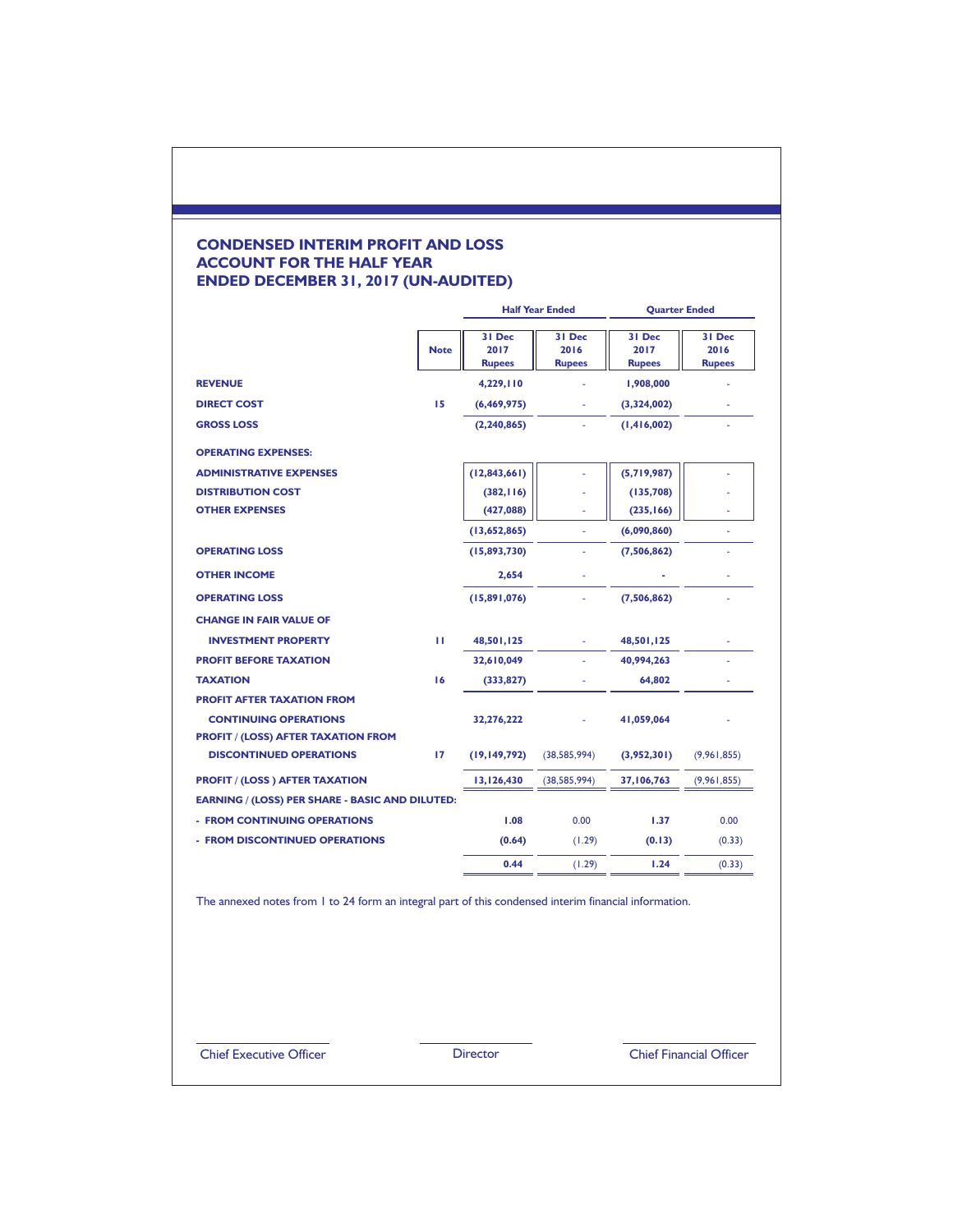## **CONDENSED INTERIM STATEMENT OF CHANGES IN EQUITY FOR THE HALF YEAR ENDED DECEMBER 31, 2017 (UN-AUDITED)**

| <b>PARTICULARS</b>                                           | Issued,<br>subscribed        | <b>Revenue</b><br><b>Reserve</b> | <b>Total</b>    |
|--------------------------------------------------------------|------------------------------|----------------------------------|-----------------|
|                                                              | and paid-up<br>share capital | <b>Accumulated</b><br>(loss)     | equity          |
| Balance as at July 01, 2016 (audited)                        | 300,011,200                  | (816, 970, 385)                  | (516, 959, 185) |
| Loss for the period after taxation                           |                              | (38, 585, 994)                   | (38, 585, 994)  |
| Other comprehensive income for the period                    |                              |                                  |                 |
| Total comprehensive income for the period - net of tax       |                              | (38, 585, 994)                   | (38, 585, 994)  |
| Surplus on revaluation of fixed assets realized - net of tax |                              | 16,279,866                       | 16,279,866      |
| Balance as at December 31, 2016 (un-audited)                 | 300,011,200                  | (839, 276, 513)                  | (539, 265, 313) |
| Balance as at July 01, 2017 (audited)                        | 300,011,200                  | (787, 599, 476)                  | (487, 588, 276) |
| Profit for the period after taxation                         |                              | 13,126,430                       | 13,126,430      |
| Other comprehensive income for the period                    |                              |                                  |                 |
| Total comprehensive income for the period - net of tax       |                              | 13,126,430                       | 13,126,430      |
| Surplus on revaluation of fixed assets realized - net of tax |                              | 17,697,811                       | 17,697,811      |
| Balance as at December 31, 2017 (un-audited)                 | 300,011,200                  | (756, 775, 235)                  | (456, 764, 035) |

The annexed notes from 1 to 24 form an integral part of this condensed interim financial information.

# **CONDENSED INTERIM STATEMENT OF COMPREHENSIVE INCOME FOR THE HALF YEAR ENDED DECEMBER 31, 2017 (UN-AUDITED)**

|                                                                                                       | <b>Half Year Ended</b>                |                                     | <b>Quarter Ended</b>                  |                                       |  |  |
|-------------------------------------------------------------------------------------------------------|---------------------------------------|-------------------------------------|---------------------------------------|---------------------------------------|--|--|
|                                                                                                       | December 31.<br>2017<br><b>Rupees</b> | December 3<br>2016<br><b>Rupees</b> | December 31,<br>2017<br><b>Rupees</b> | December 31.<br>2016<br><b>Rupees</b> |  |  |
| Profit / (loss) after taxation for the period                                                         | 13,126,430                            | (38, 585, 994)                      | 37,106,763                            | (9, 961, 855)                         |  |  |
| Other comprehensive income:                                                                           |                                       |                                     |                                       |                                       |  |  |
| Items that may be reclassified to profit<br>and loss account                                          |                                       |                                     |                                       |                                       |  |  |
| Items that will not be reclassified to<br>profit and loss account subsequently                        | ۰                                     |                                     |                                       |                                       |  |  |
| Other comprehensive income for the period                                                             |                                       |                                     |                                       |                                       |  |  |
| Total comprehensive income/loss for the period                                                        | 13,126,430                            | (38, 585, 994)                      | 37,106,763                            | (9,961,855)                           |  |  |
| The annexed notes from 1 to 24 form an integral part of this condensed interim financial information. |                                       |                                     |                                       |                                       |  |  |
| <b>Chief Executive Officer</b>                                                                        | Director                              |                                     |                                       | <b>Chief Financial Officer</b>        |  |  |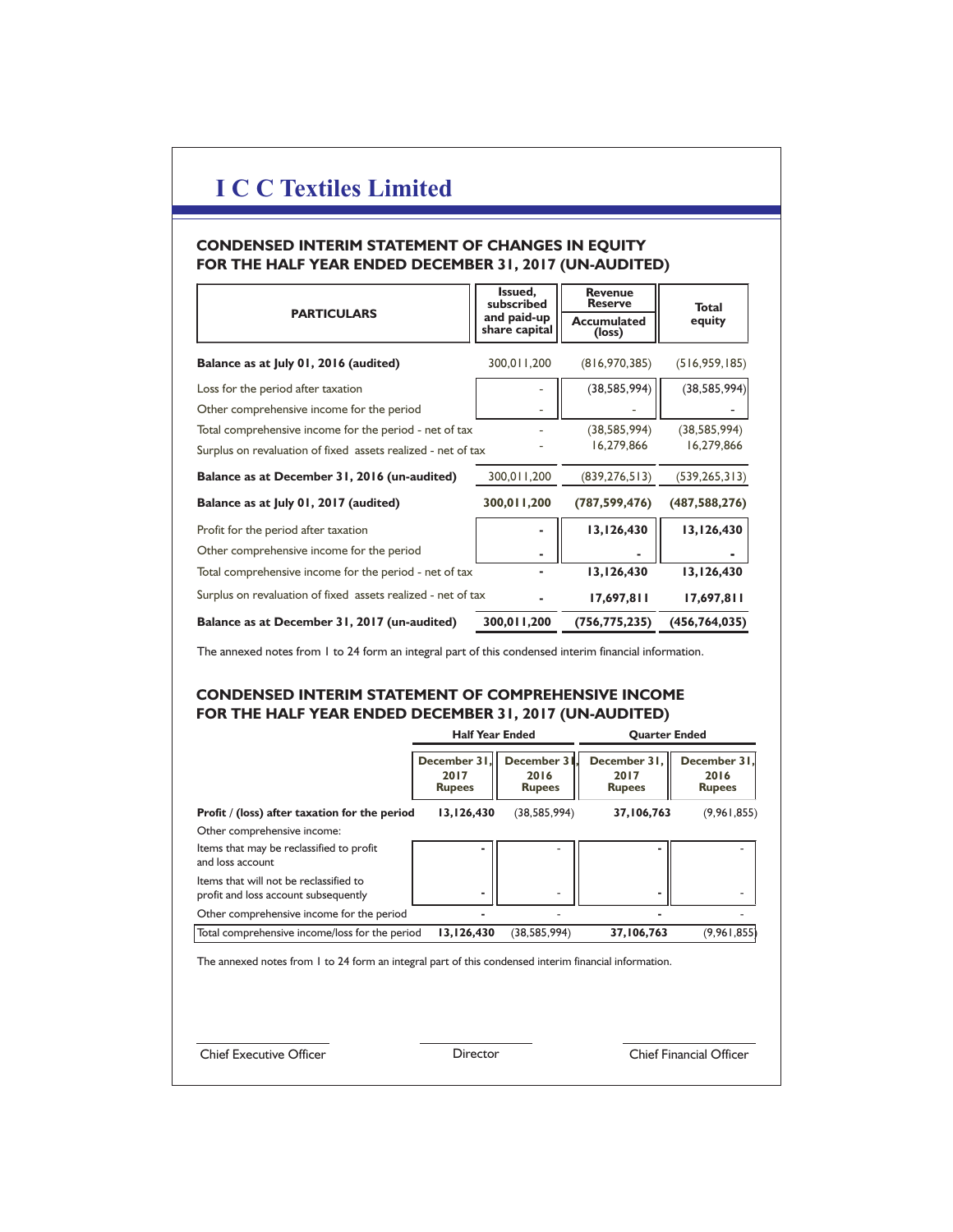|                                                                                                         | <b>Note</b> | December 31,<br>2017<br><b>Rupees</b> | December 31,<br>2016<br><b>Rupees</b> |
|---------------------------------------------------------------------------------------------------------|-------------|---------------------------------------|---------------------------------------|
| <b>CASH FLOWS FROM OPERATING ACTIVITIES</b><br>Cash (used in) / generated from operations:              |             |                                       |                                       |
| Net cash (used in) continuing operations<br>Net cash (used in) / generated from discontinued operations | 20<br>20    | (11,804,624)<br>(15,895,231)          | 2,004,896                             |
|                                                                                                         |             | (27,699,855)                          | 2,004,896                             |
| Finance costs paid                                                                                      |             | (247, 973)                            | (27, 134, 097)                        |
| Income taxes paid<br>Gratuity paid                                                                      |             | 1,242,193<br>(2,976,515)              | (1,470,702)<br>(31, 347, 288)         |
|                                                                                                         |             | (1,982,295)                           | (59, 952, 087)                        |
| Net cash used in operating activities                                                                   |             | (29,682,150)                          | (57, 947, 191)                        |
|                                                                                                         |             |                                       |                                       |
| <b>CASH FLOWS FROM INVESTING ACTIVITIES</b><br>Increase / (decrease) in long term advances and deposits |             | 42,000                                | (26,000)                              |
| Proceeds from sale of property, plant and equipment and assets held for sale                            |             | 47,690,923                            | 89,056,685                            |
| Purchase of property, plant and equipment                                                               |             |                                       | (522, 688)                            |
| Net cash from investing activities                                                                      |             | 47,732,923                            | 88,507,997                            |
| <b>CASH FLOWS FROM FINANCING ACTIVITIES</b>                                                             |             |                                       |                                       |
| (Decrease) in short term borrowings                                                                     |             | (373, 432)                            | (119,091,220)                         |
| Repayment of long term financings from commercial banks- net<br>Mark up deferred by the bank            |             | (15,000,000)                          | (113,803,596)<br>4,909,730            |
| Long term loans obtained from directors                                                                 |             | 7,140,000                             | 218,211,001                           |
| Net cash (used in) financing activities                                                                 |             | (8,233,432)                           | (9,774,085)                           |
| Net increase in cash and cash equivalents                                                               |             | 9,817,341                             | 20,786,721                            |
| Cash and cash equivalents at the beginning of the period                                                |             | 455,207                               | 11,442,103                            |
| Cash and cash equivalents at the end of the period                                                      |             | 10,272,548                            | 32,228,824                            |

**Chief Executive Officer** Director **Director** Chief Financial Officer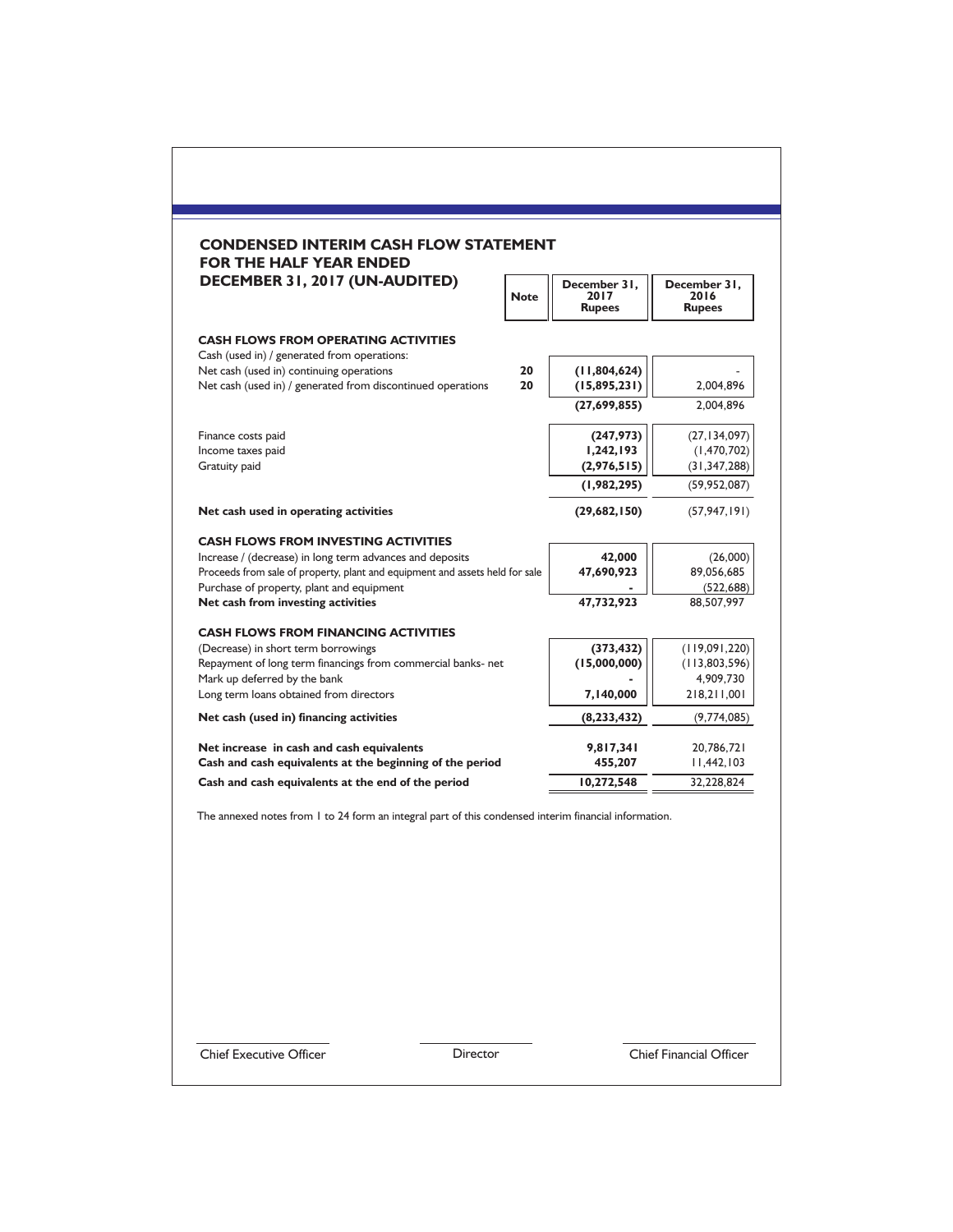## **NOTES TO THE CONDENSED INTERIM FINANCIAL INFORMATION FOR THE HALF YEAR ENDED DECEMBER 31, 2017 (UN-AUDITED)**

#### **1 THE COMPANY AND ITS OPERATIONS**

- ICC Textiles Limited ( the "Company" ) was incorporated in Pakistan on May 25, 1989 as a public limited Company under the Companies Ordinance, 1984. The shares of the Company are listed on the Pakistan Stock Exchange. The principal activity of the Company is manufacturing and sale of grey fabric and renting out vacant buildings and / or open area of the company's premises. The registered office of the Company is situated at 242-A, Anand Road, Upper Mall, Lahore.
- 1.2 During the period, the Company's textile operations were discontinued as most of non-efficient looms have been sold out and its accumulated losses amounted to Rs. 756.775 million at the period end and its current liabilities exceeded its current assets by Rs. 131.745 million at the period end. Continuation of the Company as a going concern is dependent on its ability to attain satisfactory levels of profitability in the future and continuous support of sponsors / financial institutions by bringing its liabilities to serviceable levels and availability of adequate working capital through continuous support from:

(a) principal lenders of the Company; and (b) sponsors of the Company.

This condensed interim financial information has been prepared on going concern basis on the grounds that the Company will be able to achieve satisfactory levels of profitability in the future based on following plans drawn up by the management for this purpose and bringing its liabilities to serviceable levels and availability of adequate working capital from its lenders and sponsors.

- Currently, management's plan to consolidate the Company's position by settlement of banks' borrowings through sponsors loans and sale of machinery is in progress. In this regard, during this period, 24 Sulzer dobby looms with accessories, allied equipment and parts had been sold and the members of the Company in Extra Ordinary meeting held on Dec 04, 2017 have also decided to dispose off 16 sulzer dobby looms of 1990 model with accessories, equipment and parts enabling company to rent out additional area. The members have further decided to focus on renting out additional area, however, as Company's textile infrastructure is intact, the Board of Directors will continue to monitor the general textile environment and may decide to invest in new textile weaving technology in future;
- ii Few directors of the Company have invested as long term interest bearing loans amounting to Rs. 7.140 million during July 01, 2017 to December 31, 2017. The sponsors of the Company would also continue such support in future;
- iii Finance facilities from the bank has also been reduced from Rs. 70.216 million to Rs. 55.216 million by making re-payment of Rs. 15 million during the period under review;
- iv As a result of implementation of the plan of Board of directors, to consolidate the company's position,<br>approved in May 2015, the bank borrowing which was at Rs. 473.596 million as of Mar 2015 has been<br>reduced to Rs. 55 the cited period;
- v In February 2017, the Company had started renting out vacant factory buildings to generate cashflows. By February 2018, rental agreements of approximately 190,000 square feet area of Company's premises having an annual rental potential of Rs. 45.6 million have been executed.

This condensed interim financial information consequently does not include any adjustment relating to the realization of the assets and liquidation of its liabilities that might be necessary would Company be unable to continue as a going concern.

#### **2 BASIS OF PREPARATION**

- 2.1 This condensed interim financial information is un-audited and is being submitted to the shareholders, as required by the Companies Act, 2017.
- 2.2 Effective 30 May 2017, the Companies Act, 2017 (the Act) has been promulgated, however, the Securities and Exchange Commission of Pakistan (SECP) vide its circular No. 23 of 2017 dated October 04, 2017 decided that the Companies whose financial year closes on or before December 31, 2017 shall prepare their financial statements in accordance with the provisions of the repealed Companies ordinance, 1984. Furthermore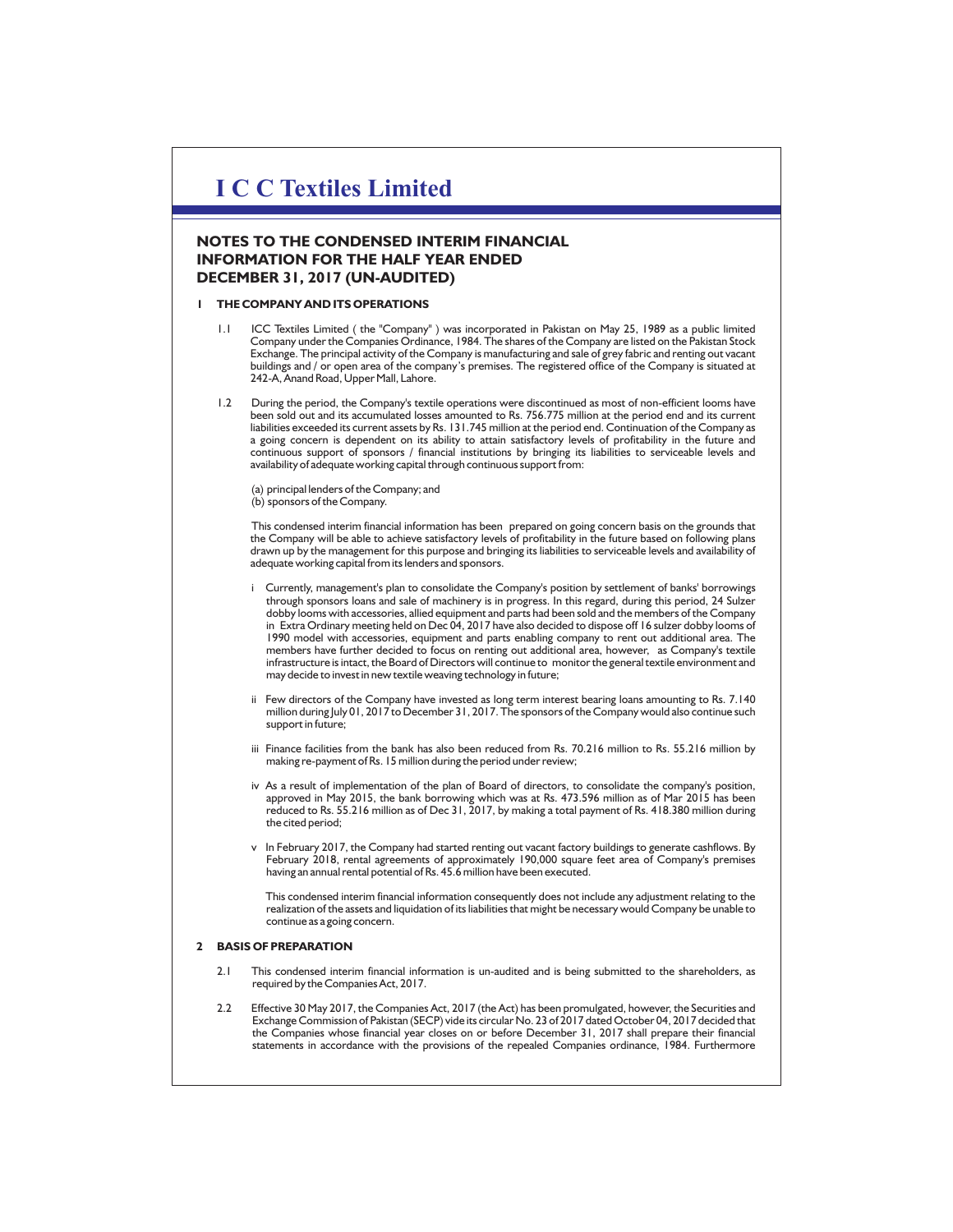Institute of Chartered Accountants of Pakistan also issued clarification vide its circular dated 06 October 2017 which states that the interim financial information of the Companies for period ending or before December 31, 2017 shall also be prepared in accordance of with the provision of repealed Companies Ordinance, 1984. Arccordingly, these condensed interim financial information of the Company for the half year ended December 31, 2017 has been prepared in accordance with the requirements of International Accounting Standard (IAS) 34 "Interim Financial Reporting" and provisions of and directives issued under the Companies Ordinance, 1984. In case where requirements differ, the provisions of or directives issued under the Companies Ordinance, 1984 have been followed. This condensed interim financial information does not include all the information required for full annual financial statements and should be read in conjunction with the annual financial statements of the Company for the year ended June 30, 2017. Currently, the Company is assessing the impact of these requirements on the financial statements. It is expected that it will result in change in accounting treatments and enhanced disclosures in the financial statements which will be incorporated in subsequent financial statements of the Company.

#### **3 SIGNIFICANT ACCOUNTING POLICIES**

The accounting policies and methods of computation adopted for the preparation of these condensed interim financial information are consistent with those applied in the preparation of the preceding annual published financial statements of the Company for the year ended June 30, 2017.

The Company follows a consistent practice of conducting actuarial valuation annually at each year end and also considers that the above does not have material impact on Company's Condensed Interim Profit and Loss Account and basic & diluted earning/(loss) per share.

In addition, new standards, amendments to approved accounting standards and interpretation of IFRSs became effective during the current accounting period. However, that were either considered not to be relevant to the Company's operations or did not have significant effect on the accounting policies of the Company.

#### **4 ACCOUNTING ESTIMATES AND JUDGMENTS**

Judgments and estimates made by the management in the preparation of this condensed interim financial information are the same as those applied to the preceding annual published financial statements of the Company for the year ended June 30, 2017.

#### **5 FINANCIAL RISK MANAGEMENT**

The financial risk management objectives and policies adopted by the Company are consistent with those disclosed in the financial statements of the Company for the year ended June 30, 2017. **Un-audited Audited**

| 6 | <b>SURPLUS ON REVALUATION OF OPERATING</b>                          | Note | Dec 31, 2017<br><b>Rupees</b> | Jun 30, 2017<br><b>Rupees</b> |
|---|---------------------------------------------------------------------|------|-------------------------------|-------------------------------|
|   | <b>FIXED ASSETS - NET OF TAX</b>                                    |      |                               |                               |
|   | Surplus on revaluation                                              | 6.1  | 634,844,911                   | 668, 375, 265                 |
|   | Less: Deferred tax arrising on revaluation                          |      | 51,715,371                    | 64,659,530                    |
|   |                                                                     |      | 583,129,540                   | 603,715,735                   |
|   | 6.1<br>Opening balance of surplus on revaluation                    |      | 668,375,265                   | 593,682,912                   |
|   | Add: Surplus arrising during the period                             |      | 8,919,244                     | 110,701,498                   |
|   | Less: Incremental Depreciation:                                     |      |                               |                               |
|   | <b>Building</b>                                                     |      | 1,941,954                     | 4,285,782                     |
|   | Plant & machinery                                                   |      | 3,159,615                     | 12,039,397                    |
|   |                                                                     |      | 5,101,569                     | 16,325,179                    |
|   | Less: Revaluation relating to plant & machinery disposed off        |      | 20,547,433                    | 15,423,966                    |
|   | Less: Revaluation decrease in non current assets classified as held |      |                               |                               |
|   | for sale                                                            | 13.6 | 16,800,596                    | 4,260,000                     |
|   |                                                                     |      | 634,844,911                   | 668, 375, 265                 |
| 7 | <b>LONG TERM FINANCING FROM DIRECTORS- unsecured</b>                |      |                               |                               |
|   | Interest free Loans                                                 | 7.1  | 157,631,055                   | 150,357,690                   |
|   | Interest bearing Loan - I                                           | 7.2  | 138,617,709                   | 136,976,963                   |
|   | Interest bearing Loans - 2                                          | 7.3  | 221,393,965                   | 214,253,965                   |
|   |                                                                     |      | 517,642,729                   | 501,588,618                   |
|   |                                                                     |      |                               |                               |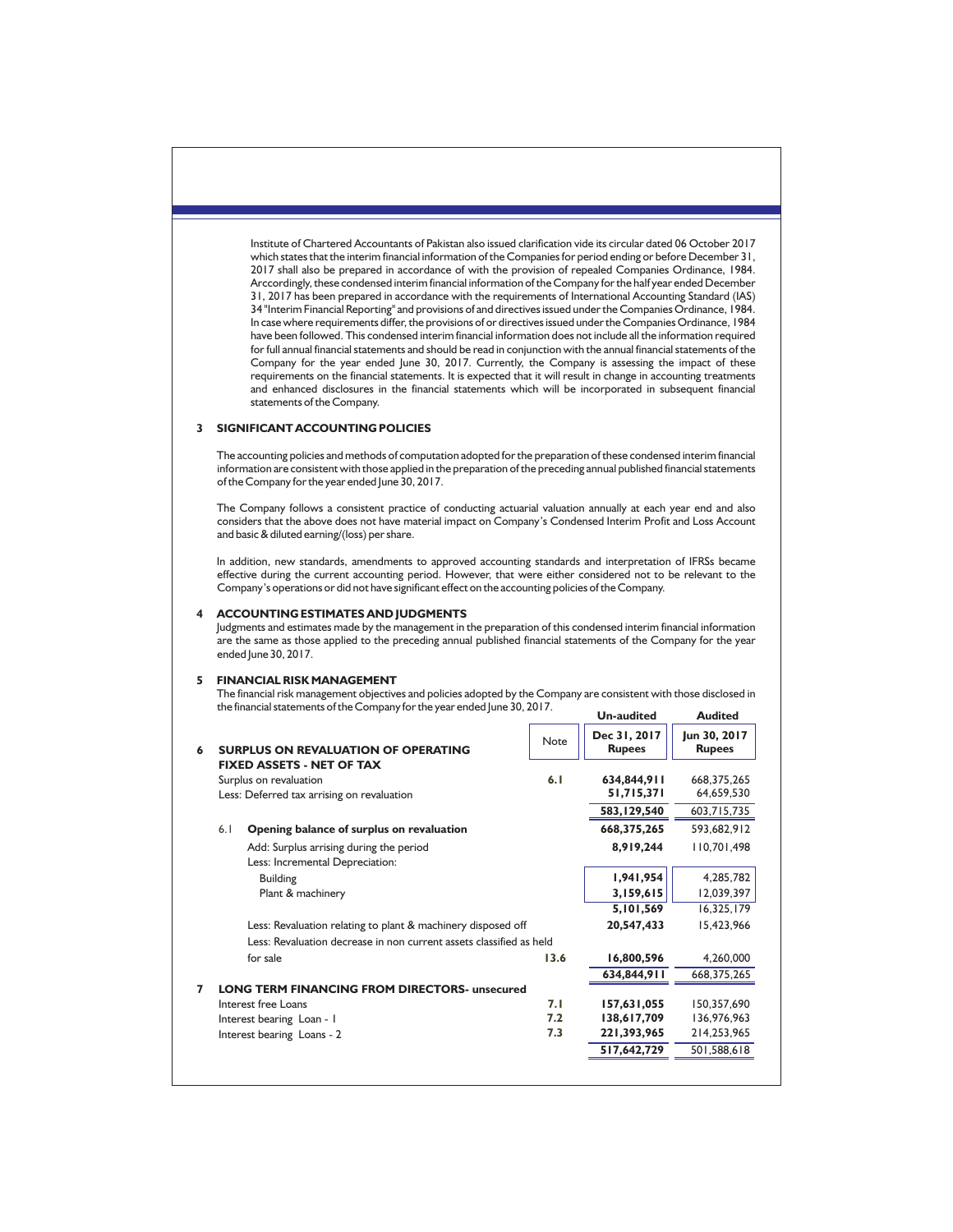|                                                                                                                                                      |       | Un-audited    | Audited       |
|------------------------------------------------------------------------------------------------------------------------------------------------------|-------|---------------|---------------|
|                                                                                                                                                      | Note  | Dec 31, 2017  | Jun 30, 2017  |
| Interest free Loans<br>7.1                                                                                                                           |       | <b>Rupees</b> | Rupees        |
| Original Loan amounts                                                                                                                                |       | 321,531,223   | 321, 531, 223 |
| Less: Present Value adjustment                                                                                                                       |       | 206, 132, 600 | 206, 132, 600 |
|                                                                                                                                                      |       | 115,398,623   | 115,398,623   |
| Add: Interest charged to profit and loss account                                                                                                     |       | 42,232,432    | 34,959,067    |
|                                                                                                                                                      |       | 157,631,055   | 150,357,690   |
| These interest free loans have been measured at amortized cost by using the weighted average interest rate<br>7.1.1<br>ranging from 8.06% to 11.64%. |       |               |               |
| 7.2<br>Interest bearing Loan - I                                                                                                                     |       |               |               |
| Original Loan amounts                                                                                                                                |       | 140,000,000   | 140,000,000   |
| Less: Present Value adjustment                                                                                                                       | 7.2.1 | 9,653,031     | 9,653,031     |
|                                                                                                                                                      |       | 130.346.969   | 130.346.969   |

7.2.1 The mark-up is charged equal to cost of funds of MCB Bank Limited for the relevant period i.e. 5.65% to Add: Interest charged to profit and loss account **8,270,740** 6,629,994 **138,617,709** 136,976,963

6.21%. The long term loan has been measured at amortized cost by using the weighted average interest rate ranging from 8.06% to 11.64% less cost of funds of the bank

7.3 These loans covers mark-up @ one month KIBOR plus 2% and the loans are repayable in lump sum on December 31, 2020.

#### **LONG TERM FINANCING FROM COMMERCIAL BANKS - secured 8**

|      | <b>MCB Bank Limited</b>                                                  | 8.1   |            |             |
|------|--------------------------------------------------------------------------|-------|------------|-------------|
|      | Faysal Bank Limited                                                      | 8.2   |            |             |
| 8. I | <b>MCB Bank Limited</b>                                                  |       |            |             |
|      |                                                                          |       |            | 355,819,424 |
|      | Original Loan amount                                                     |       |            | 355,819,424 |
|      | Less: Re- payments up to end of period<br>Less: Present value adjustment |       |            | 27,641,477  |
|      | Add: Interest charged to profit and loss account                         |       |            | 27,641,477  |
|      |                                                                          |       |            |             |
|      | Deferred transaction cost incurred                                       |       |            | 2,500,000   |
|      | Less: Amortized up to the end of period                                  |       |            | 2,500,000   |
|      |                                                                          |       |            |             |
|      | Less: Current portion                                                    |       |            |             |
|      |                                                                          |       |            |             |
|      | 8.2 Faysal Bank Limited                                                  |       |            |             |
|      | Original Loan amount                                                     | 8.2.1 | 86,215,829 | 86,215,829  |
|      | Less: Re- payments up to end of period                                   |       | 31,000,000 | 16,000,000  |
|      | Less: Present Value adjustment                                           | 8.2.5 | 8,604,541  | 8,604,541   |
|      |                                                                          |       | 46,611,288 | 61,611,288  |
|      | Add: Interest charged to profit and loss account                         |       | 6,320,548  | 3,677,610   |
|      | Less: Current portion                                                    |       | 52,931,836 | 65,288,898  |
|      |                                                                          |       |            |             |

8.2.1 The loan has been obtained from Faysal Bank Limited in accordance with Finance Facilities Settlement Agreement dated December 15, 2016. This is repayable by May 28, 2018.

8.2.2 Mark-up for the period April 01, 2015 to December 15, 2016 amounting to Rs. 21.884 million has been waived off / (relinquished) and onward no mark-up is being charged by the bank, provided the entire principal liability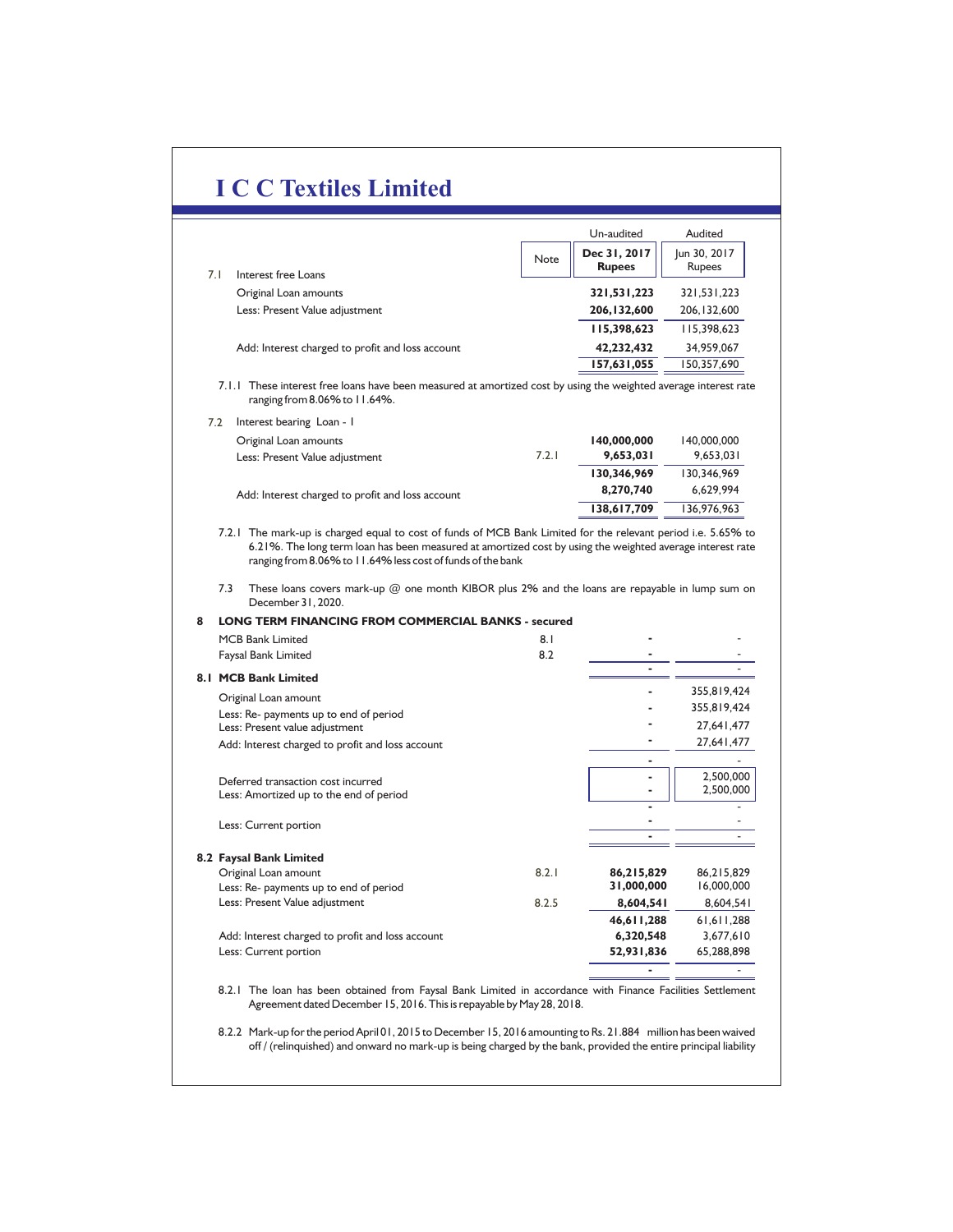|   | would be repaid by May 28, 2018. Repayment schedule is as under:                                                                                                                                                                                                                                                                                                     |             |                               |                               |
|---|----------------------------------------------------------------------------------------------------------------------------------------------------------------------------------------------------------------------------------------------------------------------------------------------------------------------------------------------------------------------|-------------|-------------------------------|-------------------------------|
|   |                                                                                                                                                                                                                                                                                                                                                                      |             | Rupees                        |                               |
|   | June 30, 2017                                                                                                                                                                                                                                                                                                                                                        |             | 16,000,000                    |                               |
|   | May 28, 2018                                                                                                                                                                                                                                                                                                                                                         |             | 70,215,829                    |                               |
|   |                                                                                                                                                                                                                                                                                                                                                                      |             | 86,215,829                    |                               |
|   | 8.2.3 The Company, on the basis of matters stated in note 1.2, would be able to repay liabilities of Faysal Bank Limited<br>by due dates and accordingly, such waiver / (relinquishment) by the Bank has been recognized as other income in<br>condensed interim financial information for the period ended December 2016 and no mark-up is being accrued<br>onward. |             |                               |                               |
|   | 8.2.4 Under this restructuring arrangement, balance mark up payable amounting to Rs. 4.910 million pertaining to the<br>period up to March 31, 2015, will be paid in equal quarterly installments within a period of 18 months, after full<br>payment of principal liability within agreed period of two and a half years.                                           |             |                               |                               |
|   | 8.2.5 The loan has been measured at amortized cost by using weighted average interest rate of 8.26%.                                                                                                                                                                                                                                                                 |             |                               |                               |
|   |                                                                                                                                                                                                                                                                                                                                                                      |             | <b>Un-audited</b>             | <b>Audited</b>                |
| 9 | <b>DEFERRED LIABILITIES</b>                                                                                                                                                                                                                                                                                                                                          | <b>Note</b> | Dec 31, 2017<br><b>Rupees</b> | Jun 30, 2017<br><b>Rupees</b> |
|   | Staff retirement benefits - gratuity                                                                                                                                                                                                                                                                                                                                 |             | 42,900,100                    | 43,218,235                    |
|   | Deferred taxation                                                                                                                                                                                                                                                                                                                                                    |             | 51,715,371                    | 64,659,530                    |
|   | Deferred mark up                                                                                                                                                                                                                                                                                                                                                     |             | 4,909,730                     | 4,909,730                     |
|   |                                                                                                                                                                                                                                                                                                                                                                      |             | 99,525,201                    | 112,787,495                   |
|   | 10 PROPERTY, PLANT AND EQUIPMENT<br><b>10.1 OPERATING FIXED ASSETS</b>                                                                                                                                                                                                                                                                                               |             |                               |                               |
|   | Written down value - opening                                                                                                                                                                                                                                                                                                                                         |             | 242, 182, 763                 | 675,842,075                   |
|   | Add: Surplus on revaluation of fixed assets during                                                                                                                                                                                                                                                                                                                   |             | 8,919,244                     | 110,701,498                   |
|   | the period / year                                                                                                                                                                                                                                                                                                                                                    |             |                               |                               |
|   | Add: Cost of additions during the period/year                                                                                                                                                                                                                                                                                                                        | 10.1.1      |                               | 542,488                       |
|   |                                                                                                                                                                                                                                                                                                                                                                      |             | 251,102,007                   | 787,086,061                   |
|   | Disposals during the period / year (W.D.V.)                                                                                                                                                                                                                                                                                                                          | 10.1.2      | 27,789,401                    | 167,928                       |
|   | Depreciation charge for the period / year                                                                                                                                                                                                                                                                                                                            |             | 8,120,833                     | 25,560,599                    |
|   |                                                                                                                                                                                                                                                                                                                                                                      |             | 35,910,234                    | 25,728,527                    |
|   | Less: Transfer to non-current assets classified as held for sale                                                                                                                                                                                                                                                                                                     |             | (67, 202, 385)                |                               |
|   | Less: Transfer to investment property                                                                                                                                                                                                                                                                                                                                | ш           | (133, 418, 990)               | (519, 174, 770)               |
|   | Written down value - closing                                                                                                                                                                                                                                                                                                                                         |             | 14,570,398                    | 242, 182, 764                 |
|   | 10.1.1 Cost of additions during the period / year                                                                                                                                                                                                                                                                                                                    |             |                               |                               |
|   | Office equipment                                                                                                                                                                                                                                                                                                                                                     |             |                               | 542,488                       |
|   |                                                                                                                                                                                                                                                                                                                                                                      |             |                               | 542,488                       |
|   | 10.1.2 Disposals during the period / year                                                                                                                                                                                                                                                                                                                            |             | 29,223,772                    | 210,000                       |
|   | Cost<br>Less: Accumulated depreciation                                                                                                                                                                                                                                                                                                                               |             | (1,434,371)                   | (42,072)                      |
|   | Written down value                                                                                                                                                                                                                                                                                                                                                   |             | 27,789,401                    | 167,928                       |
|   |                                                                                                                                                                                                                                                                                                                                                                      |             |                               |                               |
|   | <b>II INVESTMENT PROPERTY</b><br><b>Opening Balance:</b>                                                                                                                                                                                                                                                                                                             |             |                               |                               |
|   | Free hold land<br>Buildings on freehold land                                                                                                                                                                                                                                                                                                                         |             | 487,900,000<br>132,449,770    |                               |
|   |                                                                                                                                                                                                                                                                                                                                                                      |             | 620,349,770                   |                               |
|   | Transferred from property, plant and equipment during the period/year                                                                                                                                                                                                                                                                                                |             |                               |                               |
|   | Free hold land<br>Buildings on freehold land                                                                                                                                                                                                                                                                                                                         |             | 88,125,000<br>45,293,990      | 387,450,000<br>131,724,770    |
|   |                                                                                                                                                                                                                                                                                                                                                                      |             | 133,418,990                   | 519,174,770                   |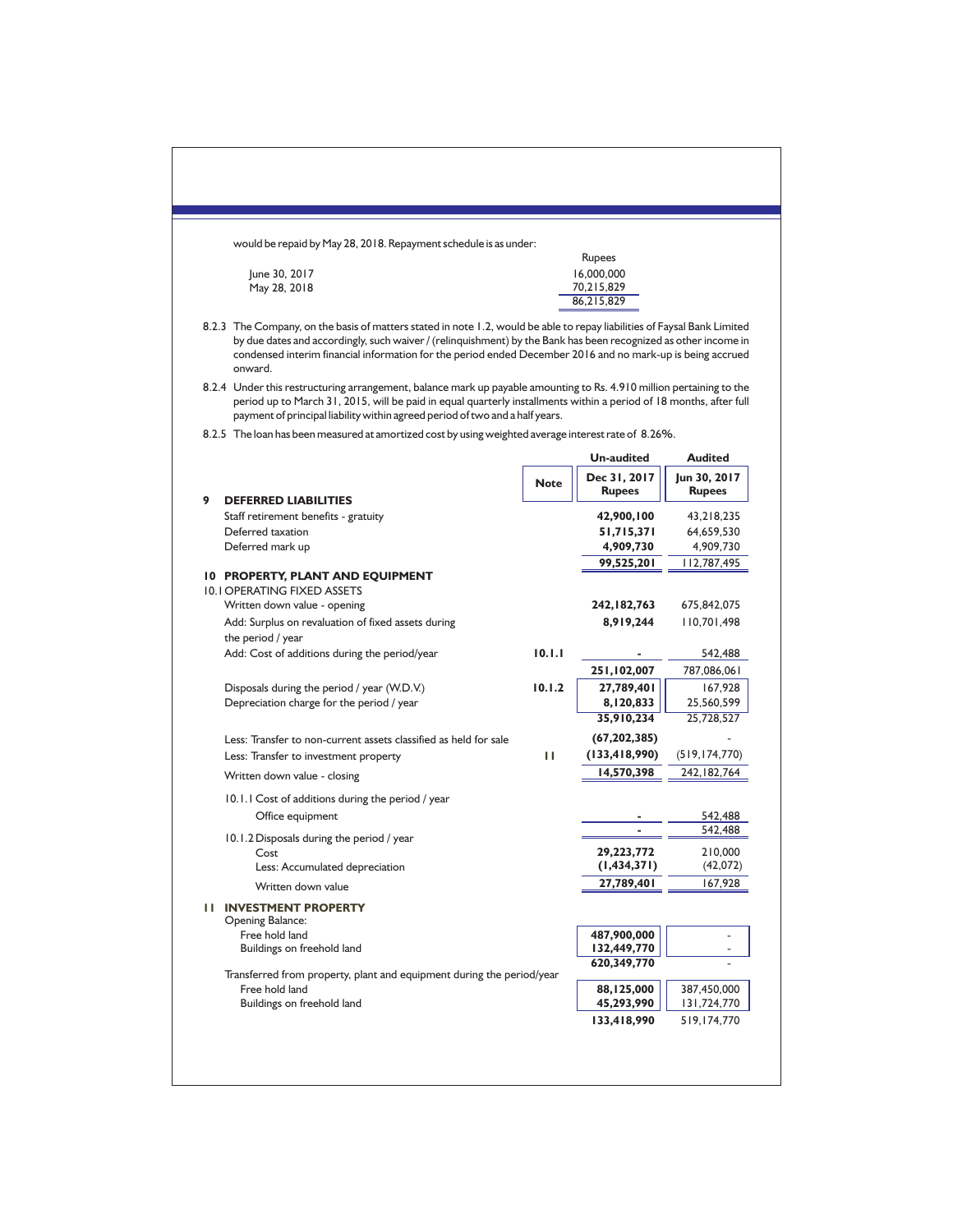|                                                                                                                                                                                                                                                                                                                                                                                                                                      |             | <b>Un-audited</b>             | <b>Audited</b>                |
|--------------------------------------------------------------------------------------------------------------------------------------------------------------------------------------------------------------------------------------------------------------------------------------------------------------------------------------------------------------------------------------------------------------------------------------|-------------|-------------------------------|-------------------------------|
|                                                                                                                                                                                                                                                                                                                                                                                                                                      | <b>Note</b> | Dec 31, 2017<br><b>Rupees</b> | Jun 30, 2017<br><b>Rupees</b> |
| Additions in buildings during the period/year<br>Carrying value before revaluation                                                                                                                                                                                                                                                                                                                                                   |             |                               | 722,190                       |
| Free hold land                                                                                                                                                                                                                                                                                                                                                                                                                       |             | 576,025,000                   | 387,450,000                   |
| Buildings on freehold land                                                                                                                                                                                                                                                                                                                                                                                                           |             | 177,743,760                   | 132,446,960                   |
|                                                                                                                                                                                                                                                                                                                                                                                                                                      |             | 753,768,760                   | 519,896,960                   |
| Change in fair values during the period/year:<br>Free hold land                                                                                                                                                                                                                                                                                                                                                                      |             | 50,225,000                    | 100,450,000                   |
| Buildings on freehold land                                                                                                                                                                                                                                                                                                                                                                                                           |             | (1, 723, 875)                 | 2,810                         |
|                                                                                                                                                                                                                                                                                                                                                                                                                                      |             | 48,501,125                    | 100,452,810                   |
| Fair values as at December 31/June 30<br>Free hold land                                                                                                                                                                                                                                                                                                                                                                              |             | 626,250,000                   | 487,900,000                   |
| Buildings on freehold land                                                                                                                                                                                                                                                                                                                                                                                                           |             | 176,019,885                   | 132,449,770                   |
|                                                                                                                                                                                                                                                                                                                                                                                                                                      |             | 802,269,885                   | 620,349,770                   |
| <b>12 CASH AND BANK BALANCES</b>                                                                                                                                                                                                                                                                                                                                                                                                     |             |                               |                               |
| Cash in hand                                                                                                                                                                                                                                                                                                                                                                                                                         |             | 662,102                       | 58,959                        |
| Cash at banks:                                                                                                                                                                                                                                                                                                                                                                                                                       |             |                               |                               |
| Current accounts                                                                                                                                                                                                                                                                                                                                                                                                                     | 12.1        | 9,605,285<br>5,161            | 393,128<br>3,120              |
| Deposits accounts                                                                                                                                                                                                                                                                                                                                                                                                                    |             | 9,610,446                     | 396,248                       |
|                                                                                                                                                                                                                                                                                                                                                                                                                                      |             | 10,272,548                    | 455,207                       |
|                                                                                                                                                                                                                                                                                                                                                                                                                                      |             |                               |                               |
| 2.1<br>Deposit accounts carry interest $@7\%$ (June 2017: 7%) per annum.<br>13<br>NON- CURRENT ASSETS CLASSIFIED AS HELD FOR SALE<br>This represents realizable value of following assets classified as held for sale. The proceeds will be utilized to<br>settle / reduce banks' finance facilities in order to reduce dependency on external debts and finance cost of the<br>company, as per plan approved by Board of Directors: |             |                               |                               |
| <b>Plant and equipment:</b><br>Sulzer looms, warping and sizing machine                                                                                                                                                                                                                                                                                                                                                              | 13.1        | 56,641,789                    | 6,240,000                     |
| Air jet looms with back process and allied equipment                                                                                                                                                                                                                                                                                                                                                                                 | 13.2        |                               | 10,450,000                    |
|                                                                                                                                                                                                                                                                                                                                                                                                                                      |             | 56,641,789                    | 16,690,000                    |
| 13.1 Sulzer Looms, warping and sizing machine                                                                                                                                                                                                                                                                                                                                                                                        |             |                               |                               |
| Opening balance:<br>I Warping machine                                                                                                                                                                                                                                                                                                                                                                                                |             | 2,080,000                     | 3,500,000                     |
| I Sizing machine                                                                                                                                                                                                                                                                                                                                                                                                                     |             | 4,160,000                     | 7,000,000                     |
| 23 Sulzer looms                                                                                                                                                                                                                                                                                                                                                                                                                      |             |                               | 20,909,070                    |
| Carrying value of 16 sulzer dobby looms with accessories                                                                                                                                                                                                                                                                                                                                                                             |             | 6,240,000                     | 31,409,070                    |
| and allied equipment transferred from operating fixed assets                                                                                                                                                                                                                                                                                                                                                                         |             | 67,202,385                    |                               |
| Decrease in revaluation surplus                                                                                                                                                                                                                                                                                                                                                                                                      |             | (16,800,596)                  | (4, 260, 000)                 |
| Sale of 23 Sulzer looms during the period/year                                                                                                                                                                                                                                                                                                                                                                                       |             |                               | (20, 909, 070)                |
|                                                                                                                                                                                                                                                                                                                                                                                                                                      |             | 56.641.789                    | 6.240.000                     |
| 13.2 Air-jet Looms with back process and allied equipment                                                                                                                                                                                                                                                                                                                                                                            |             |                               |                               |
| Opening balance (4 looms)                                                                                                                                                                                                                                                                                                                                                                                                            |             | 10,450,000                    | 115,192,001                   |
| Sale of air jet looms and back process equipment<br>during the period/year                                                                                                                                                                                                                                                                                                                                                           |             | (10, 450, 000)                | (104, 742, 001)               |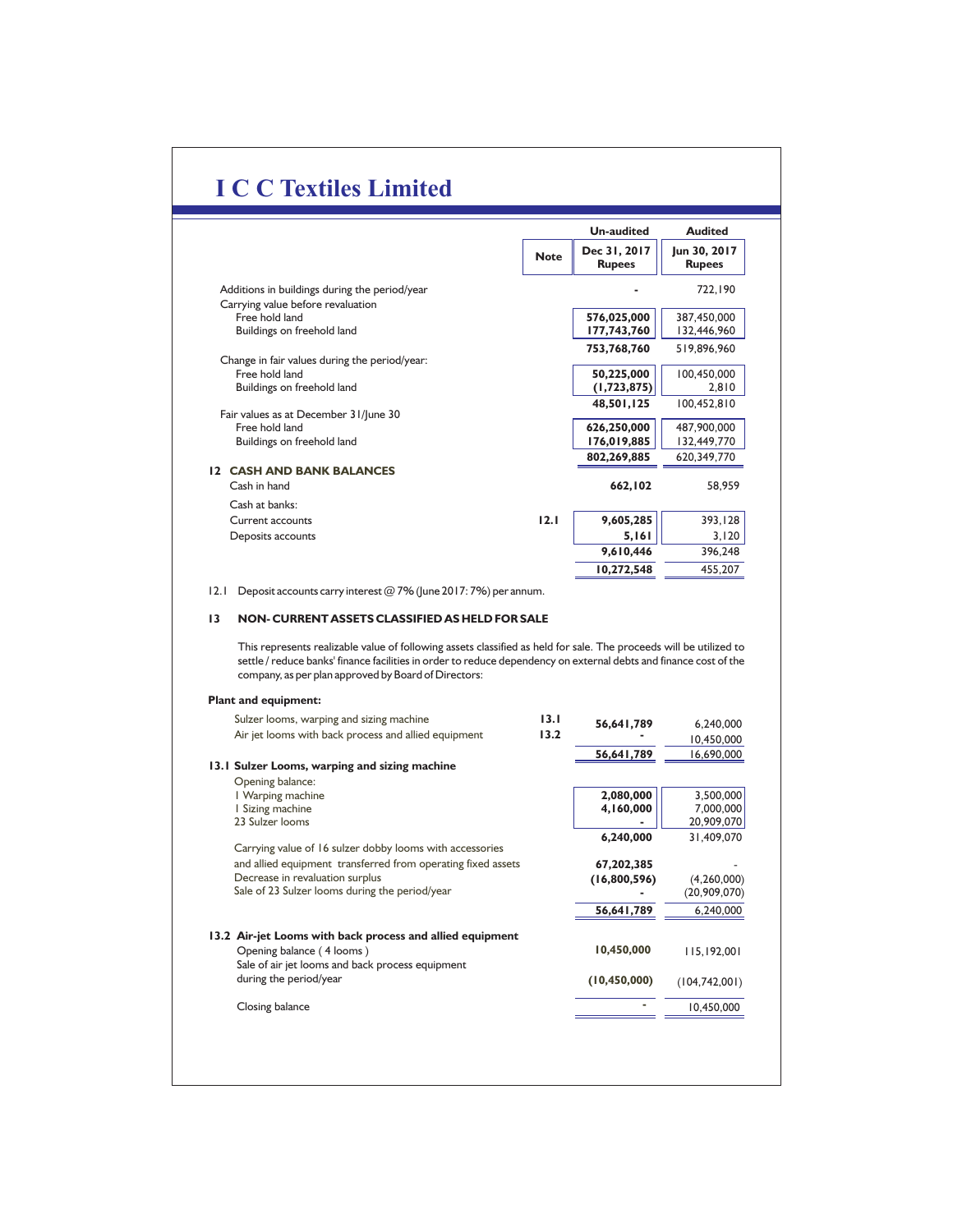# **14 CONTINGENCIES AND COMMITMENTS**

## **14.1 Contingencies**

There is no significant change in status of contingencies as disclosed in the preceding audited annual published financial statements of the Company for the year ended June 30, 2017.

#### **14.2 Commitments**

There were no commitments to report at the balance sheet date (June 30, 2017: Nil).

|    |                                              | <b>Half Year Ended</b>               |                                       | <b>Quarter Ended</b>                                        |                                           |
|----|----------------------------------------------|--------------------------------------|---------------------------------------|-------------------------------------------------------------|-------------------------------------------|
|    | <b>15 DIRECT COST</b>                        | December 31<br>2017<br><b>Rupees</b> | December 31.<br>2016<br><b>Rupees</b> | December 31,<br>2017<br><b>Rupees</b>                       | December 31,<br>2016<br><b>Rupees</b>     |
|    | Salaries, wages and other benefits           | 4,033,344                            |                                       | 2,134,605                                                   |                                           |
|    | Depreciation                                 | 875,452                              |                                       | 437,726                                                     |                                           |
|    | Others                                       | 1,561,179                            |                                       | 751,671                                                     |                                           |
|    |                                              | 6,469,975                            |                                       | 3,324,002                                                   |                                           |
|    |                                              |                                      |                                       | <b>Half Year Ended Half Year Ended</b><br><b>Un-audited</b> | <b>Un-audited</b>                         |
|    |                                              |                                      |                                       | Dec 31, 2017<br><b>Rupees</b>                               | Dec 31, 2016<br><b>Rupees</b>             |
|    | <b>16 TAXATION</b><br>Current                |                                      |                                       | 938,864                                                     |                                           |
|    | Deferred tax                                 |                                      |                                       | (605, 036)                                                  |                                           |
|    |                                              |                                      |                                       | 333,828                                                     |                                           |
|    |                                              |                                      | <b>Half Year Ended</b>                |                                                             | <b>Quarter Ended</b>                      |
|    |                                              | December 31.                         | December 31.                          | December 31,                                                | December 31,                              |
| 17 | <b>LOSS AFTER TAXATION FROM</b>              | 2017                                 | 2016                                  | 2017                                                        | 2016                                      |
|    | <b>DISCONTINUED OPERATIONS</b>               | <b>Rupees</b>                        | <b>Rupees</b>                         | <b>Rupees</b>                                               | <b>Rupees</b>                             |
|    | Revenue                                      |                                      | 17,505,690                            |                                                             | 1,234,369                                 |
|    | 17.1<br>Direct cost                          | (10, 923, 449)                       | (53,948,651)                          | (4,319,747)                                                 | (16,606,882)                              |
|    | <b>Gross loss</b>                            | (10, 923, 449)                       | (36, 442, 961)                        | (4,319,747)                                                 | (15, 372, 513)                            |
|    | Operating expenses:                          |                                      |                                       |                                                             |                                           |
|    | Administrative expenses<br>Distribution cost |                                      | (15, 266, 771)<br>(1, 429, 784)       |                                                             | (6,789,516)<br>(735, 112)                 |
|    | Other expenses                               |                                      | (431, 805)                            |                                                             | (240, 067)                                |
|    |                                              |                                      | (17, 128, 360)                        |                                                             | (7,764,694)                               |
|    |                                              | (10, 923, 449)                       | (53, 571, 321)                        | (4,319,747)                                                 | (23, 137, 208)                            |
|    | Other income<br>17.2                         | 9,451,522                            | 34, 123, 989                          | 7,979,983                                                   | 24,827,886                                |
|    | Operating (loss)/profit before finance cost  | (1, 471, 927)                        | (19, 447, 332)                        | 3,660,236                                                   | 1,690,678                                 |
|    | 17.3<br>Finance cost                         | (25, 024, 020)                       | (26, 849, 845)                        | (12, 532, 349)                                              | (13, 230, 299)                            |
|    | (Loss) / profit before taxation<br>Taxation: | (26, 495, 947)                       | (46, 297, 177)                        | (8,872,113)                                                 | (11, 539, 621)                            |
|    | - CURRENT                                    |                                      | (172, 927)                            |                                                             | (13, 793)                                 |
|    | - DEFERRED                                   | 7,346,155                            | 7,884,110                             | 4,919,812<br>4.919.812                                      | 1,591,559                                 |
|    | Profit/(loss) after taxation -               | 7,346,155                            | 7,711,183                             |                                                             | 1,577,766                                 |
|    | discontinued operations                      | (19, 149, 792)                       | (38, 585, 994)                        | (3,952,301)                                                 | (9, 961, 855)                             |
|    | 17.1 Direct cost<br>Raw materials consumed   |                                      | 1,848,612                             |                                                             | 1,423,262                                 |
|    | Salaries, wages and other benefits           | 3,054,897                            | 16,029,311                            | 1,407,005                                                   | 5,568,548                                 |
|    | Depreciation                                 | 6,983,362                            | 13,602,186                            | 2,311,010                                                   | 6,801,093                                 |
|    | Other factory overheads                      | 885,190                              | 10,779,958                            | 601,732                                                     | 3,747,255                                 |
|    | (Increase)/Decrease in work in Process       | 10,923,449                           | 42,260,067                            | 4,319,747                                                   | 17,540,158                                |
|    | Opening work in process                      | 272,832                              | 4,880,817                             | 272,832                                                     |                                           |
|    | Closing work in process                      | (272, 832)                           | (413,927)                             | (272, 832)                                                  | (413,927)                                 |
|    | Cost of goods manufactured                   | 10,923,449                           | 4.466.890<br>46,726,957               | 4,319,747                                                   | (413.927)<br>17, 126, 231                 |
|    | (Increase)/Decrease in finished goods        |                                      |                                       |                                                             |                                           |
|    | Cloth purchases                              |                                      | 860,982                               |                                                             | 451,705                                   |
|    | <b>Opening Stock</b>                         | 762,935                              | 8,489,330                             | 762,935                                                     | 1,157,564                                 |
|    |                                              |                                      |                                       |                                                             |                                           |
|    | <b>Closing Stock</b>                         | (762, 935)                           | (2, 128, 618)                         | (762, 935)                                                  |                                           |
|    |                                              | 10,923,449                           | 7,221,694<br>53,948,651               | 4,319,747                                                   | (2, 128, 618)<br>(519, 349)<br>16,606,882 |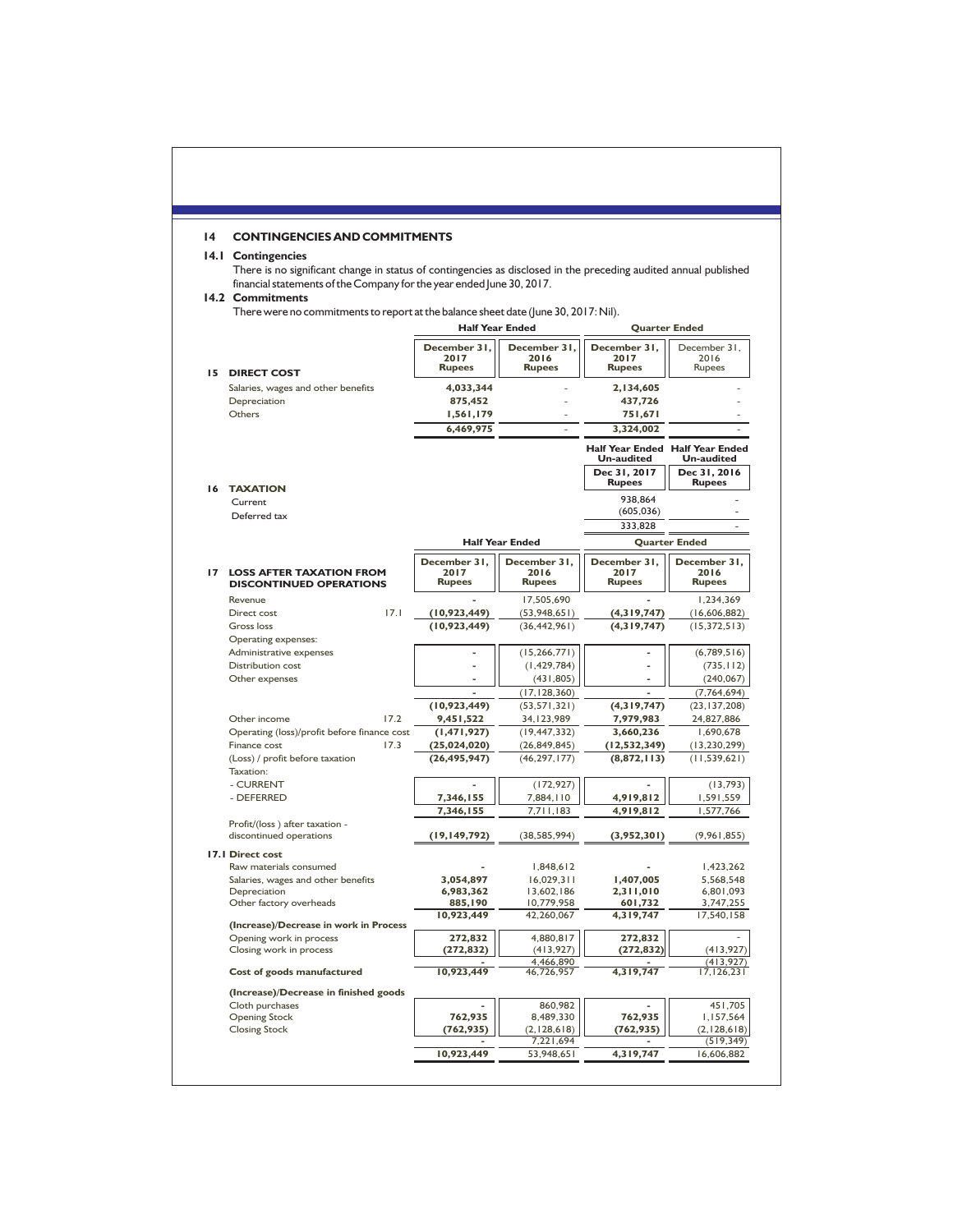|                                                     | <b>Half Year Ended</b><br><b>Un-audited</b> | <b>Half Year Ended</b><br><b>Un-audited</b> |
|-----------------------------------------------------|---------------------------------------------|---------------------------------------------|
|                                                     | Dec 31, 2017                                | Dec 31, 2016<br><b>Rupees</b>               |
| <b>17.2 OTHER INCOME</b>                            | <b>Rupees</b>                               |                                             |
| Income from financial assets:                       |                                             |                                             |
| Amortization of interest free loans (PV adjustment) |                                             | 8,604,541                                   |
| Mark up waived off                                  |                                             | 21,884,405                                  |
| Trade creditors written back                        |                                             | 3,631,534                                   |
| Income from assets other than financial assets:     |                                             |                                             |
| Gain on disposal of fixed assets                    | 9,451,522                                   |                                             |
| Others                                              |                                             | 3,509                                       |
|                                                     | 9,451,522                                   | 34, 123, 989                                |
| <b>17.3 FINANCE COST</b>                            |                                             |                                             |
| Mark up on long term loan from directors            | 13,218,998                                  | 5, 194, 203                                 |
| Mark up on loan from associated company             | 146,479                                     | 159,210                                     |
| Mark up on short term borrowings                    |                                             | 5,067,730                                   |
| Unwinding of discount                               | 11,557,049                                  | 15,533,665                                  |
| Amortization of transaction cost                    |                                             | 714,286                                     |
| Bank charges                                        | 101,494                                     | 180,751                                     |
| 18<br>TRANSACTIONS WITH RELATED PARTIES             | 25,024,020                                  | 26,849,845                                  |

Related parties comprise of associated undertakings, directors and their close family members, key management personnel and major shareholders of the company. Transactions with related parties are as<br>follows:<br>**Audited** follows: **Un-audited Audited**

|                                                                                                | Dec 31, 2017<br><b>Rupees</b> | Jun 30, 2017<br><b>Rupees</b> |
|------------------------------------------------------------------------------------------------|-------------------------------|-------------------------------|
| Long term financing obtained from directors - interest bearing                                 | 7,140,000                     | 218,211,001                   |
| Short term borrowing repaid to ICC (Private) Limited - interest bearing                        |                               | 333,800                       |
| Interest on short term borrowing debited by ICC (Pvt.) Limited                                 | 146,479                       | 159.210                       |
| Interest on loan obtained from directors                                                       | 13,218,998                    | 5,194,203                     |
| Reimbursable expenses incurred on behalf of ICC (Pvt.) Limited                                 | 5,390,331                     | 635.929                       |
| Reimbursable expenses incurred by ICC (Pvt.) Limited                                           |                               | 142.919                       |
| Unwinding of discount on interest free loan from directors                                     | 8,914,111                     | 8,210,264                     |
| Balances with related parties, except elsewhere stated in this<br>condensed interim financial: |                               |                               |

Short term borrowings - associated undertaking **3,514,203** 3,514,203

#### **19 FAIR VALUES OF FINANCIAL ASSETS AND LIABILITIES**

Fair value is the amount that would be received on sale of an asset or paid on transfer of a liability in an orderly transaction between market participants at the measurement date. Consequently, differences can arise between carrying values and fair value estimates. Underlying the definition of fair value is the presumption that the Company is a going concern without any intention or requirement to curtail materially the scale of its operations or to undertake a transaction on adverse terms.

International Financial Reporting Standards (IFRS) 13, 'Fair Value Measurements' requires the Company to<br>classify fair value measurements using fair value hierarchy that reflects the significance of the inputs used in<br>maki

Level I: quoted prices (unadjusted) in active markets for identical assets or liabilities.

Level 2: inputs other than quoted prices included within Level 1 that are observable for the assets or liability, either directly (i.e. as prices) or indirectly (i.e. derived from prices).

Level 3: inputs for the assets or liability that are not based on observable market data (unobservable inputs).

#### **FINANCIAL INSTRUMENTS BY CATEGORY**

The following table shows the carrying amounts and fair values of financial assets and financial liabilities,<br>including their levels in the fair value hierarchy for financial instruments measured at fair value. It does not amount is a reasonable approximation of fair value.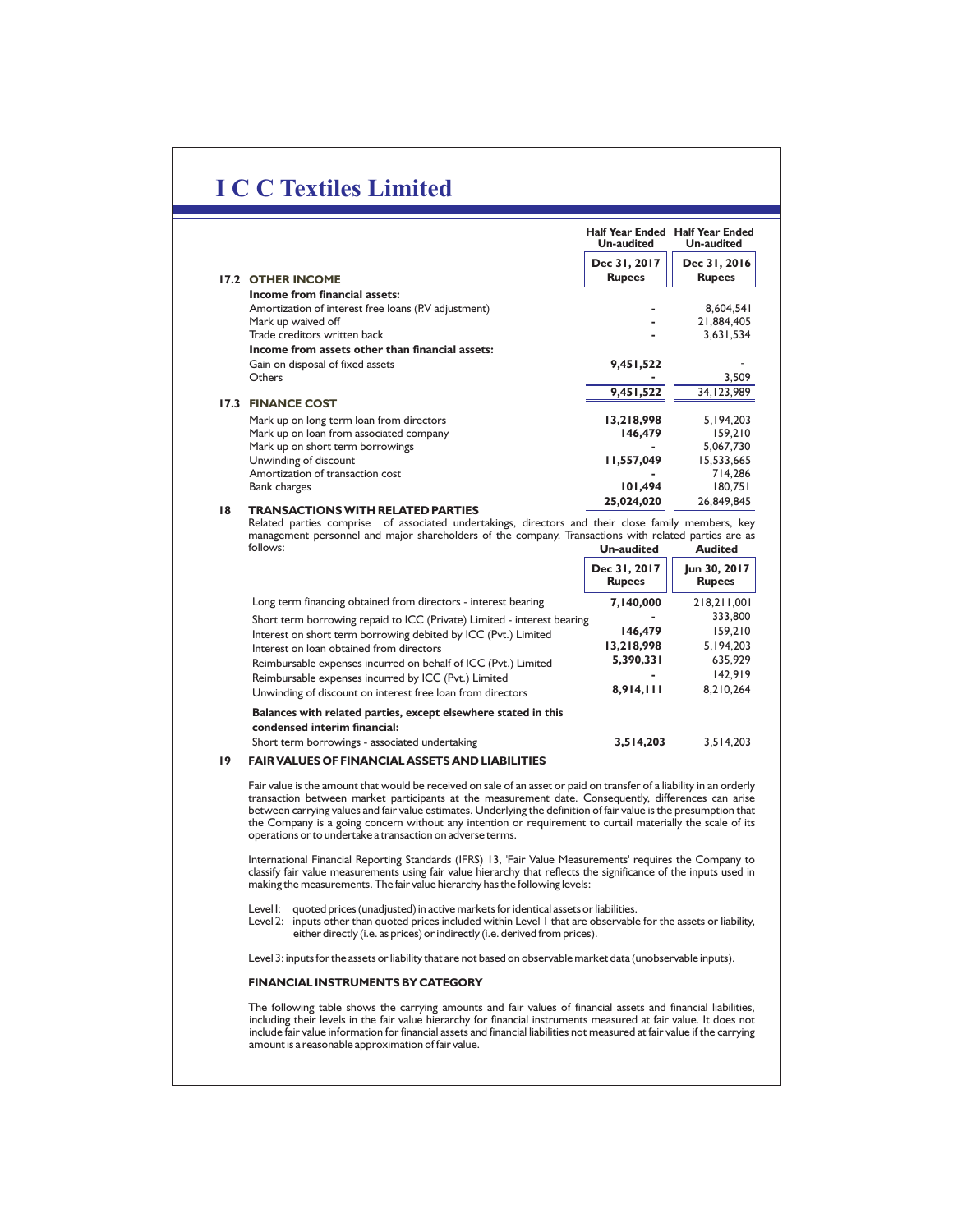|                                                                                  |                          |                                             |                                                                     |                                   |                          |    | <b>Fair Value</b>                 |                      |
|----------------------------------------------------------------------------------|--------------------------|---------------------------------------------|---------------------------------------------------------------------|-----------------------------------|--------------------------|----|-----------------------------------|----------------------|
| <b>Description</b>                                                               | Loans and<br>receivables | <b>Available</b><br>for sale<br>instruments | <b>Carrying Amount</b><br>Fair value<br>through<br>profit &<br>loss | Other<br>financial<br>instruments | Total                    | П  | Level Level Level<br>$\mathbf{2}$ | 3                    |
| December 31, 2017 (Un-audited)<br>Financial assets not measured at<br>fair value |                          |                                             |                                                                     |                                   |                          |    |                                   |                      |
| Non-current<br>Long term deposits<br>Long term loans & advances                  | 1,629,034<br>167,000     | ٠                                           | ä,                                                                  | ä,                                | 1,629,034<br>167,000     | ä, | ä,                                | ä,                   |
| Current<br>Trade debts                                                           | 191,342                  | ä,                                          | ä,                                                                  | ÷,                                | 191,342                  | ÷, | ä,                                | ä,                   |
| Loans and advances<br>Cash and bank balances                                     | 464,873<br>10,272,548    | ä,<br>$\mathbf{r}$                          | ä,                                                                  | $\overline{a}$                    | 464,873<br>10,272,548    |    | ä,<br>÷.                          | ä,<br>$\overline{a}$ |
|                                                                                  | 12,724,797               | ×.                                          | ä,                                                                  | ×.                                | 12,724,797               | ÷  | ×.                                | $\overline{a}$       |
| Financial liabilities not measured at<br>fair value<br>Non-current               |                          |                                             |                                                                     |                                   |                          |    |                                   |                      |
| Long term loan from directors<br>Long term financing from commercial             |                          |                                             | ÷,                                                                  | 517,642,728                       | 517,642,728              |    |                                   |                      |
| banks<br>Deferred liabilities                                                    |                          | ٠                                           |                                                                     | 4,909,730                         | 4,909,730                | ä, | ä,<br>ä,                          | ÷,<br>÷,             |
| Current<br>Trade and other payables<br>Mark-up accrued                           | ä,                       | ٠                                           | ÷,                                                                  | 82,376,790<br>39,142,987          | 82,376,790<br>39,142,987 | ٠  | ä,<br>ä,                          | ÷,                   |
| Short term borrowings<br>Current portion of long term liabilities                |                          |                                             |                                                                     | 3.958.544<br>52,931,836           | 3.958.544<br>52,931,836  |    | ÷,                                | ÷,<br>÷,             |
|                                                                                  | ä,                       | ×,                                          | ä,                                                                  |                                   | 700,962,615 700,962,615  | ä, | $\overline{\phantom{a}}$          | ä,                   |
| June 30, 2017 (Audited)<br>Financial assets not measured at<br>fair value        |                          |                                             |                                                                     |                                   |                          |    |                                   |                      |
| Non-current<br>Long term deposits<br>Long term loans & advances                  | 1,629,034<br>209,000     |                                             |                                                                     |                                   | 1,629,034<br>209,000     | ä, | ä,                                | ä,                   |
| Current<br>Trade debts<br>Loans and advances                                     | 127,448<br>429,907       | ä,                                          | ä,                                                                  | ä,                                | 127,448<br>429,907       | ä, | ÷,                                | ÷,                   |
| Cash and bank balances                                                           | 455,207                  | ÷,                                          | ä,                                                                  | $\overline{\phantom{m}}$<br>L.    | 455,207                  |    | ÷,                                | ÷,                   |
|                                                                                  | 2,850,596                | ä,                                          | ÷,                                                                  |                                   | 2,850,596                | ä, | ÷,                                | ÷,                   |
| Financial liabilities not measured at<br>fair value                              |                          |                                             |                                                                     |                                   |                          |    |                                   |                      |
| Non-current<br>Long term loan from directors                                     |                          | ٠                                           | ä,                                                                  | 501,588,618                       | 501,588,618              |    |                                   | ٠                    |
| Long term financing from commercial<br>banks                                     |                          |                                             | ٠                                                                   |                                   |                          |    |                                   |                      |
| Deferred liabilities<br>Current                                                  |                          |                                             | ٠                                                                   | 4,909,730                         | 4,909,730                |    |                                   |                      |
| Trade and other payables<br>Mark-up accrued                                      |                          |                                             | ٠<br>ä,                                                             | 97,428,708<br>25,923,989          | 97,428,708<br>25,923,989 |    |                                   | ٠<br>٠               |
| Short term borrowings<br>Current portion of long term liabilities                | ٠<br>٠                   | ٠<br>i.                                     | ä,<br>ä,                                                            | 4,331,979<br>65,288,898           | 4,331,979<br>65,288,898  |    | ä,                                | ٠<br>٠               |
|                                                                                  |                          |                                             |                                                                     | 699,471,922                       | 699,471,922              |    |                                   |                      |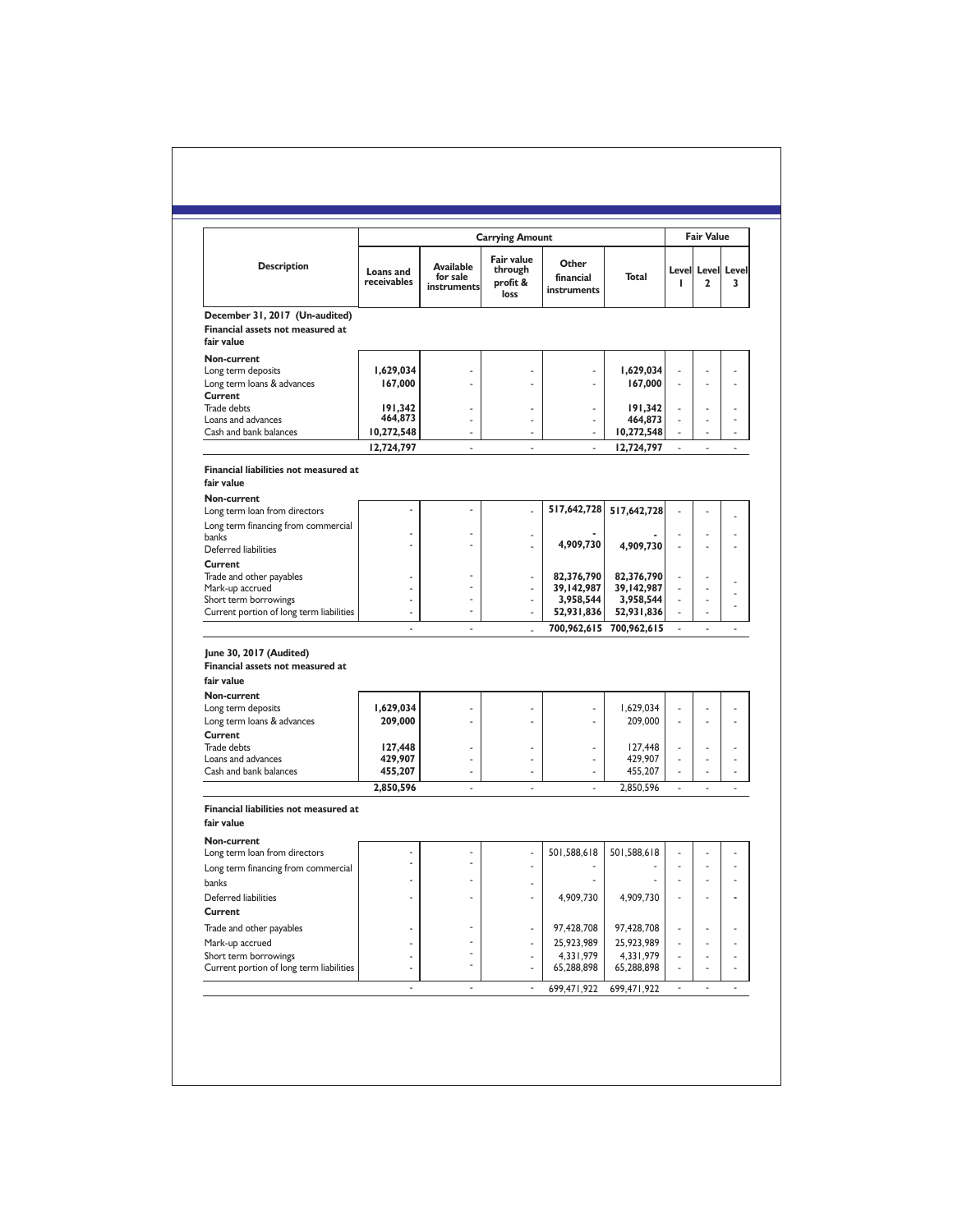|    |                                                                                               | <b>Jul-Dec 2016</b><br><b>July - Dec 2017</b>    |                                                           |                                                           |  |  |  |  |  |
|----|-----------------------------------------------------------------------------------------------|--------------------------------------------------|-----------------------------------------------------------|-----------------------------------------------------------|--|--|--|--|--|
|    |                                                                                               | Continuing<br><b>Operations</b><br><b>Rupees</b> | <b>Discontinued</b><br><b>Operations</b><br><b>Rupees</b> | <b>Discontinued</b><br><b>Operations</b><br><b>Rupees</b> |  |  |  |  |  |
| 20 | <b>CASH FLOWS FROM OPERATING ACTIVITIES:</b>                                                  |                                                  |                                                           |                                                           |  |  |  |  |  |
|    | Profit / (loss) for the period before taxation                                                | 32,610,049                                       | (26, 495, 947)                                            | (46, 297, 177)                                            |  |  |  |  |  |
|    | <b>Adjustment for:</b>                                                                        |                                                  |                                                           |                                                           |  |  |  |  |  |
|    | Depreciation on property, plant and equipment                                                 | 1,728,281                                        | 6,392,552                                                 | 13,892,077                                                |  |  |  |  |  |
|    | (Gain) / Loss on disposal of property,                                                        |                                                  | (9, 451, 522)                                             | 19,385                                                    |  |  |  |  |  |
|    | plant and equipment                                                                           |                                                  |                                                           |                                                           |  |  |  |  |  |
|    | Amortization of interest free loans                                                           |                                                  |                                                           | (8,604,541)                                               |  |  |  |  |  |
|    | Amortization of transaction cost                                                              |                                                  |                                                           | 714,286                                                   |  |  |  |  |  |
|    | Unwinding of discount                                                                         |                                                  | 11,557,049                                                | 15,533,665                                                |  |  |  |  |  |
|    | Change in fair value of investment property                                                   | (48,501,125)                                     |                                                           |                                                           |  |  |  |  |  |
|    | Staff gratuity                                                                                | 2,658,379                                        |                                                           | 3,887,541                                                 |  |  |  |  |  |
|    | Financial cost                                                                                |                                                  | 13,466,971                                                | 10,601,895                                                |  |  |  |  |  |
|    |                                                                                               | (44, 114, 465)                                   | 21,965,050                                                | 36,044,308                                                |  |  |  |  |  |
|    |                                                                                               | (11,504,416)                                     | (4,530,897)                                               | (10, 252, 869)                                            |  |  |  |  |  |
|    | (Increase) / Decrease in current assets                                                       |                                                  |                                                           |                                                           |  |  |  |  |  |
|    | Stores, spares and loose tools                                                                | (274, 571)                                       | 531,820                                                   | 2, 112, 093                                               |  |  |  |  |  |
|    | Stock in trade                                                                                |                                                  |                                                           | 11,944,119                                                |  |  |  |  |  |
|    | Trade debts                                                                                   | (63, 894)                                        |                                                           | 7,822,705                                                 |  |  |  |  |  |
|    | Loans and advances                                                                            | (34,966)                                         |                                                           | (811, 823)                                                |  |  |  |  |  |
|    | Short term prepayments and other receivables                                                  | 73,223                                           |                                                           | 3,835,219                                                 |  |  |  |  |  |
|    |                                                                                               | (300, 208)                                       | 531,820                                                   | 24,902,313                                                |  |  |  |  |  |
|    | (Decrease) in current liabilities                                                             |                                                  |                                                           |                                                           |  |  |  |  |  |
|    | Trade and other payables                                                                      | ٠                                                | (11, 896, 154)                                            | (12,644,548)                                              |  |  |  |  |  |
|    |                                                                                               |                                                  | (11, 896, 154)                                            | (12, 644, 548)                                            |  |  |  |  |  |
|    | Net cash (used in) / generated from operations                                                | (11,804,624)                                     | (15,895,231)                                              | 2,004,896                                                 |  |  |  |  |  |
| 21 | <b>REPORTABLE SEGMENTS</b>                                                                    |                                                  |                                                           |                                                           |  |  |  |  |  |
|    | The Company has following two strategic divisions, which are reportable segments.             |                                                  |                                                           |                                                           |  |  |  |  |  |
|    | <b>REPORTABLE SEGMENTS</b>                                                                    |                                                  | <b>NATURE OF OPERATIONS:</b>                              |                                                           |  |  |  |  |  |
|    | <b>I. TEXTILES UNIT (DISCONTINUING OPERATIONS)</b><br>Manufacturing and sale of greige fabric |                                                  |                                                           |                                                           |  |  |  |  |  |
|    | <b>2. REAL ESTATE SEGMENT</b>                                                                 |                                                  | Renting out of factory buildings and /                    |                                                           |  |  |  |  |  |
|    |                                                                                               |                                                  | or open area plus appreciation in                         |                                                           |  |  |  |  |  |
|    |                                                                                               |                                                  | investment properties                                     |                                                           |  |  |  |  |  |

The management reviews internal management of each divisions.

## **21.1 INFORMATION ABOUT REPORTING SEGMENTS**

Information to each reportable segment is given below. 21.1.1: SEGMENT PROFIT AND LOSS ACCOUNT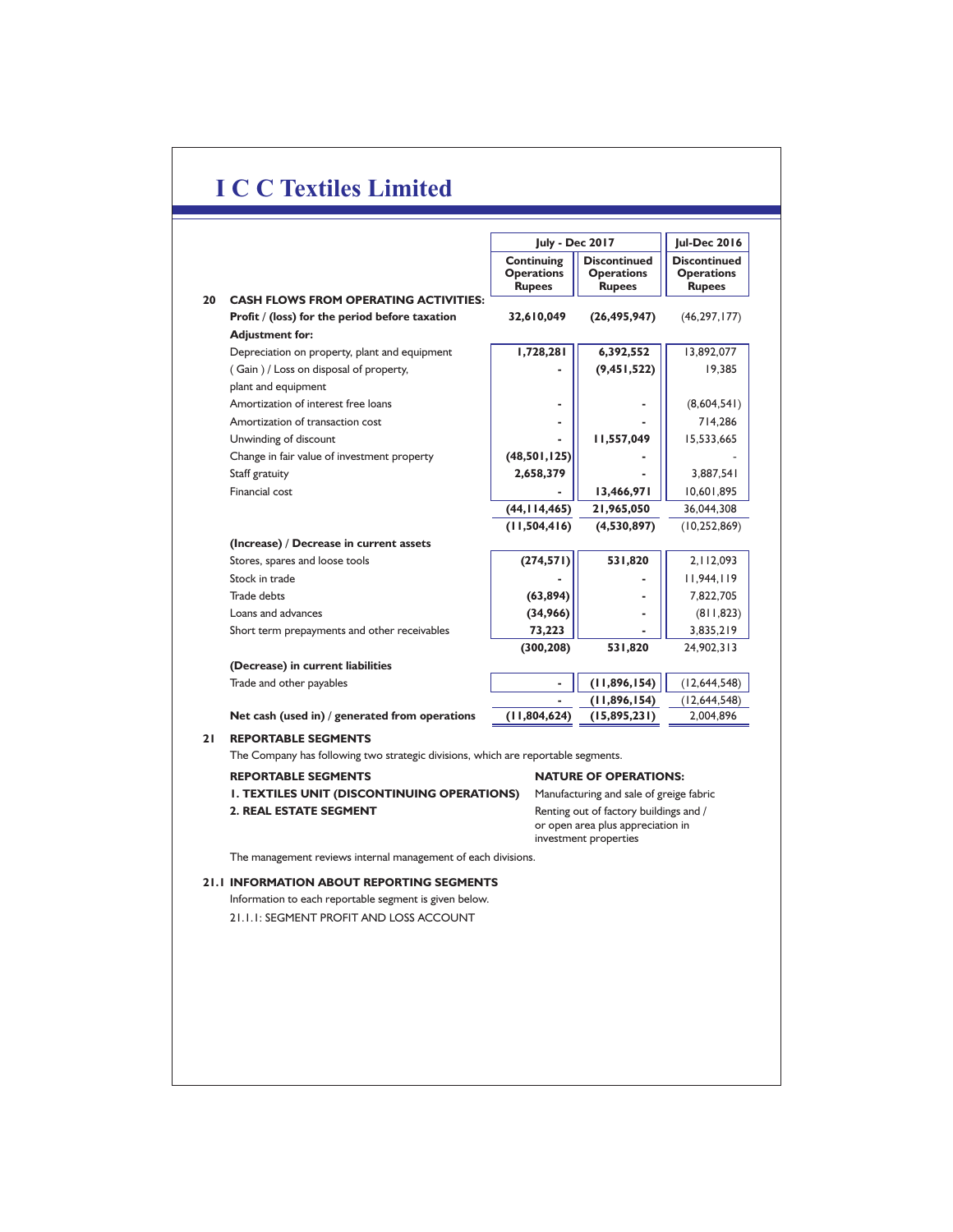|                                                                                                                                                                                                                                                                                                                                                                                                                                                                                                                                                                                                                                                                                                                                                                                                   |                          | Un-audited December 31, 2017     |                             |                             | Un-audited December 31, 2016     |                             |
|---------------------------------------------------------------------------------------------------------------------------------------------------------------------------------------------------------------------------------------------------------------------------------------------------------------------------------------------------------------------------------------------------------------------------------------------------------------------------------------------------------------------------------------------------------------------------------------------------------------------------------------------------------------------------------------------------------------------------------------------------------------------------------------------------|--------------------------|----------------------------------|-----------------------------|-----------------------------|----------------------------------|-----------------------------|
|                                                                                                                                                                                                                                                                                                                                                                                                                                                                                                                                                                                                                                                                                                                                                                                                   | <b>Textiles</b>          | <b>Real Estate</b>               | Total                       | <b>Textiles</b>             | <b>Real Estate</b>               | Total                       |
| <b>Sales</b>                                                                                                                                                                                                                                                                                                                                                                                                                                                                                                                                                                                                                                                                                                                                                                                      |                          | ------------ Rupees ------------ |                             |                             | ------------ Rupees ------------ |                             |
| Cost of sales                                                                                                                                                                                                                                                                                                                                                                                                                                                                                                                                                                                                                                                                                                                                                                                     | (10, 923, 449)           | 4,229,110<br>(6, 469, 975)       | 4,229,110<br>(17, 393, 424) | 17,505,690<br>(53,948,651)  |                                  | 17,505,690<br>(53,948,651)  |
| Gross loss                                                                                                                                                                                                                                                                                                                                                                                                                                                                                                                                                                                                                                                                                                                                                                                        | (10, 923, 449)           | (2, 240, 865)                    | (13, 164, 314)              | (36, 442, 961)              |                                  | (36, 442, 961)              |
|                                                                                                                                                                                                                                                                                                                                                                                                                                                                                                                                                                                                                                                                                                                                                                                                   |                          |                                  |                             |                             |                                  |                             |
| Distribution cost                                                                                                                                                                                                                                                                                                                                                                                                                                                                                                                                                                                                                                                                                                                                                                                 |                          | (382, 116)                       | (382, 116)                  | (1, 429, 784)               |                                  | (1, 429, 784)               |
| Administrative expenses                                                                                                                                                                                                                                                                                                                                                                                                                                                                                                                                                                                                                                                                                                                                                                           |                          | (12,843,661)                     | (12, 843, 661)              | (15,266,771)                |                                  | (15,266,771)                |
| Other expenses                                                                                                                                                                                                                                                                                                                                                                                                                                                                                                                                                                                                                                                                                                                                                                                    |                          | (427,088)                        | (427,088)                   | (431, 805)                  |                                  | (431, 805)                  |
| Other income                                                                                                                                                                                                                                                                                                                                                                                                                                                                                                                                                                                                                                                                                                                                                                                      | 9,451,522                | 2,654                            | 9,454,175                   | 34, 123, 989                | $\frac{1}{2}$                    | 34, 123, 989                |
| Operating loss                                                                                                                                                                                                                                                                                                                                                                                                                                                                                                                                                                                                                                                                                                                                                                                    | (1, 471, 927)            | (15,891,076)                     | (17, 363, 003)              | (19, 447, 332)              | $\blacksquare$                   | (19, 447, 332)              |
| Change in fair value of investment property                                                                                                                                                                                                                                                                                                                                                                                                                                                                                                                                                                                                                                                                                                                                                       | $\overline{\phantom{0}}$ | 48,501,125                       | 48,501,125                  |                             |                                  |                             |
| Profit/(Loss) before taxation and unallocated<br>income and expenses                                                                                                                                                                                                                                                                                                                                                                                                                                                                                                                                                                                                                                                                                                                              | (1, 471, 927)            | 32,610,048                       | 31,138,121                  | (19, 447, 332)              |                                  | (19, 447, 332)              |
| Unallocated expenses:                                                                                                                                                                                                                                                                                                                                                                                                                                                                                                                                                                                                                                                                                                                                                                             |                          |                                  |                             |                             |                                  |                             |
| Finance cost                                                                                                                                                                                                                                                                                                                                                                                                                                                                                                                                                                                                                                                                                                                                                                                      |                          |                                  | (25,024,020)                | (26, 849, 845)              |                                  | (26, 849, 845)              |
| <b>Taxation</b>                                                                                                                                                                                                                                                                                                                                                                                                                                                                                                                                                                                                                                                                                                                                                                                   | 7,346,155<br>5,874,228   | (333, 827)<br>32,276,222         | 7,012,329<br>13.126.430     | 7,711,183<br>(38, 585, 994) |                                  | 7,711,183<br>(38, 585, 994) |
| Profit / (loss) after taxation                                                                                                                                                                                                                                                                                                                                                                                                                                                                                                                                                                                                                                                                                                                                                                    |                          |                                  |                             |                             |                                  |                             |
|                                                                                                                                                                                                                                                                                                                                                                                                                                                                                                                                                                                                                                                                                                                                                                                                   |                          | Un-audited December 31, 2017     |                             |                             | Audited June 30, 2017            |                             |
|                                                                                                                                                                                                                                                                                                                                                                                                                                                                                                                                                                                                                                                                                                                                                                                                   | <b>Textiles</b>          | <b>Real Estate</b>               | Total                       | <b>Textiles</b>             | <b>Real Estate</b>               | <b>Total</b>                |
| 21.1.2: SEGMENT ASSETS AND LIABLITIES                                                                                                                                                                                                                                                                                                                                                                                                                                                                                                                                                                                                                                                                                                                                                             |                          | ------------ Rupees ------------ |                             |                             | ------------ Rupees -----------  |                             |
| Segment assets for reportable segment                                                                                                                                                                                                                                                                                                                                                                                                                                                                                                                                                                                                                                                                                                                                                             | 73,412,820               | 818,636,317                      | 892,049,137                 | 33,654,387                  | 620,349,770                      | 654,004,157                 |
| Unallocated corporate assets                                                                                                                                                                                                                                                                                                                                                                                                                                                                                                                                                                                                                                                                                                                                                                      |                          |                                  | 49,829,637                  |                             |                                  | 286,252,407                 |
| Total assets as per balance sheet as at 31 December 2017/June 2017                                                                                                                                                                                                                                                                                                                                                                                                                                                                                                                                                                                                                                                                                                                                |                          |                                  | 941,878,774                 |                             |                                  | 940,256,564                 |
| Segment liabilities for reportable segment                                                                                                                                                                                                                                                                                                                                                                                                                                                                                                                                                                                                                                                                                                                                                        |                          | 7,853,730                        | 7,853,730                   |                             | 7,853,730                        | 7,853,730                   |
| Unallocated corporate liabilities                                                                                                                                                                                                                                                                                                                                                                                                                                                                                                                                                                                                                                                                                                                                                                 |                          |                                  | 807,659,541                 |                             |                                  | 816,275,375                 |
| Total liabilities as per balance sheet as at 31 December2017/June 2017                                                                                                                                                                                                                                                                                                                                                                                                                                                                                                                                                                                                                                                                                                                            |                          |                                  | 815,513,271                 |                             |                                  | 824, 129, 105               |
|                                                                                                                                                                                                                                                                                                                                                                                                                                                                                                                                                                                                                                                                                                                                                                                                   |                          |                                  |                             |                             | <b>Un-audited</b>                | Audited                     |
|                                                                                                                                                                                                                                                                                                                                                                                                                                                                                                                                                                                                                                                                                                                                                                                                   |                          |                                  |                             |                             | Dec 31, 2017                     | Jun 30, 2017                |
| 22 NUMBER OF LOOMS INSTALLED                                                                                                                                                                                                                                                                                                                                                                                                                                                                                                                                                                                                                                                                                                                                                                      |                          |                                  |                             |                             |                                  |                             |
| No. of looms (including assets held for sale) as on balance sheet date                                                                                                                                                                                                                                                                                                                                                                                                                                                                                                                                                                                                                                                                                                                            |                          |                                  |                             |                             | 16                               | 40                          |
| 23<br><b>GENERAL</b>                                                                                                                                                                                                                                                                                                                                                                                                                                                                                                                                                                                                                                                                                                                                                                              |                          |                                  |                             |                             |                                  |                             |
| 23.1<br>The figures of condensed interim profit and loss account and condensed interim statement of comprehensive<br>income for the quarters ended December 31, 2017 and 2016 were not subject to limited scope review by the<br>auditors as scope of review covered only the cumulative figures.<br>23.2 This financial information is presented in Pakistani Rupees, which is the Company's functional and presentation<br>currency.<br>23.3 Figures have been rounded off to the nearest rupee.<br>23.4 Corresponding figures are re-arranged and / or restated, wherever considered necessary, for the purpose of<br>better presentation of the financial information. However, no significant restatement / re-arranging has been<br>made except for disclosure of discontinuing operations. |                          |                                  |                             |                             |                                  |                             |
| 24<br><b>DATE OF AUTHORIZATION</b><br>This condensed interim financial information was authorised for issue on March 01, 2018 by the Board of<br>directors of the Company.                                                                                                                                                                                                                                                                                                                                                                                                                                                                                                                                                                                                                        |                          |                                  |                             |                             |                                  |                             |
|                                                                                                                                                                                                                                                                                                                                                                                                                                                                                                                                                                                                                                                                                                                                                                                                   |                          |                                  |                             |                             |                                  |                             |